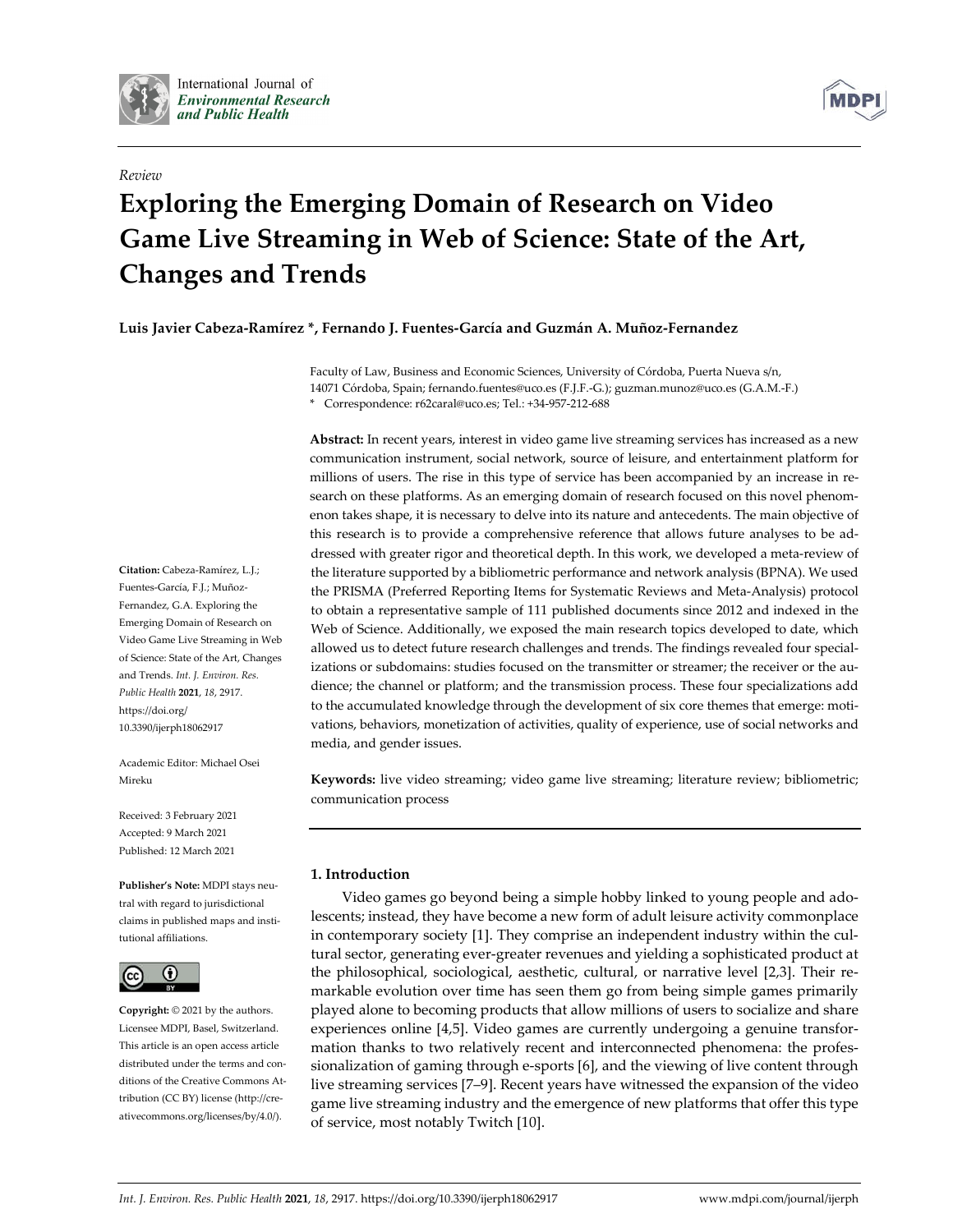The first academic papers on video game live streaming were relatively new. Li et al. [11] and Hamilton et al. [12] pointed to the analysis carried out by Kaytoue et al. [13] as an early contribution to the literature. In turn, that study highlighted others that have tied the phenomenon to the rise of social television [14], or the success of platforms such as YouTube [15]. These pioneering studies offer an understanding of this new form of leisure activity. However, perhaps due to the relative recency of the related academic literature or the markedly interdisciplinary nature of the phenomenon, there is currently a degree of confusion surrounding the different terms and definitions used to refer to the same activity. For example, Zheng et al. [16] use the term crowdsourced live game video streaming (CLGVS) to refer to platforms that allow a mass audience to receive or stream content from other sources, combining crowdsourcing technology with live video game streaming. Gros et al. [17] and Zimmer et al. [18] emphasized the social functions of the platforms using the term *social live streaming services* (SLSSs) to refer to a new type of social network with specific features such as synchronization, real-time streaming, viewer–streamer interaction, and a rewards system. For their part, Ma et al. [19] underlined the interactivity of the service using the term live broadcast with community interactions to highlight the combination of high-quality video game graphics, real-life activities captured by webcam and open chat channels for viewers to interact with each other or with the streamer. Conversely, Barman et al. [20] referred to such services as passive gaming video streaming, thereby distinguishing them from interactive cloud applications used by gamers to play online, and underscoring the apparently passive role of the viewer when watching others play. More recently, the first review to specifically focus on the behavior of users of video game live streaming services defined them as "*a form of media integrating the public, communities, interaction, and passivity, while bridging the gap between online games and traditional video media (such as TV)"*, and regarding the content, stated that *"video game live streaming is defined as a network broadcast with 'online games' as the specific content"* [11].

Besides the definition or terminology used, there are certain common features that have emerged in most of the related publications to date. One is the importance of the process of communication for understanding the phenomenon of video game live streaming; another is the central role played by the activity of video games, whether active participation—development and streaming—or passive—watching without taking part [20]. The present study aims to explore in more depth the emerging domain of research on video game live streaming. To do so, we take as our starting point the main elements represented in the mathematical theory of communication [21]. We propose a theoretical framework, which we use to classify the existing literature according to its characteristic components: transmitter or streamer; channel or streaming platform; receiver or audience; and a fourth category made up of studies that primarily address the streaming itself including the code used and the messages conveyed. Therefore, the main aim of this research is to provide a comprehensive view of the research domain, allowing future analyses to be carried out with greater rigor and theoretical depth. To that end, we conducted a systematic literature review [22] supported by bibliometric analysis. In addition, we present the main research topics studied, which allows us to identify future research challenges and trends. The few existing reviews thus far have only addressed very specific aspects such as user behavior [11] or the development of tools to optimize the research [23]; however, we have not found any studies to date that have explored the existence of a new domain of research and its key constituent topics—a gap this study aims to fill. To do so, we applied the PRISMA protocol [24] and carried out a Bibliometric Performance and Network Analysis (BPNA) to evaluate the impact of the phenomenon. We then used the VOSviewer [25] software to visualize the main thematic networks identified.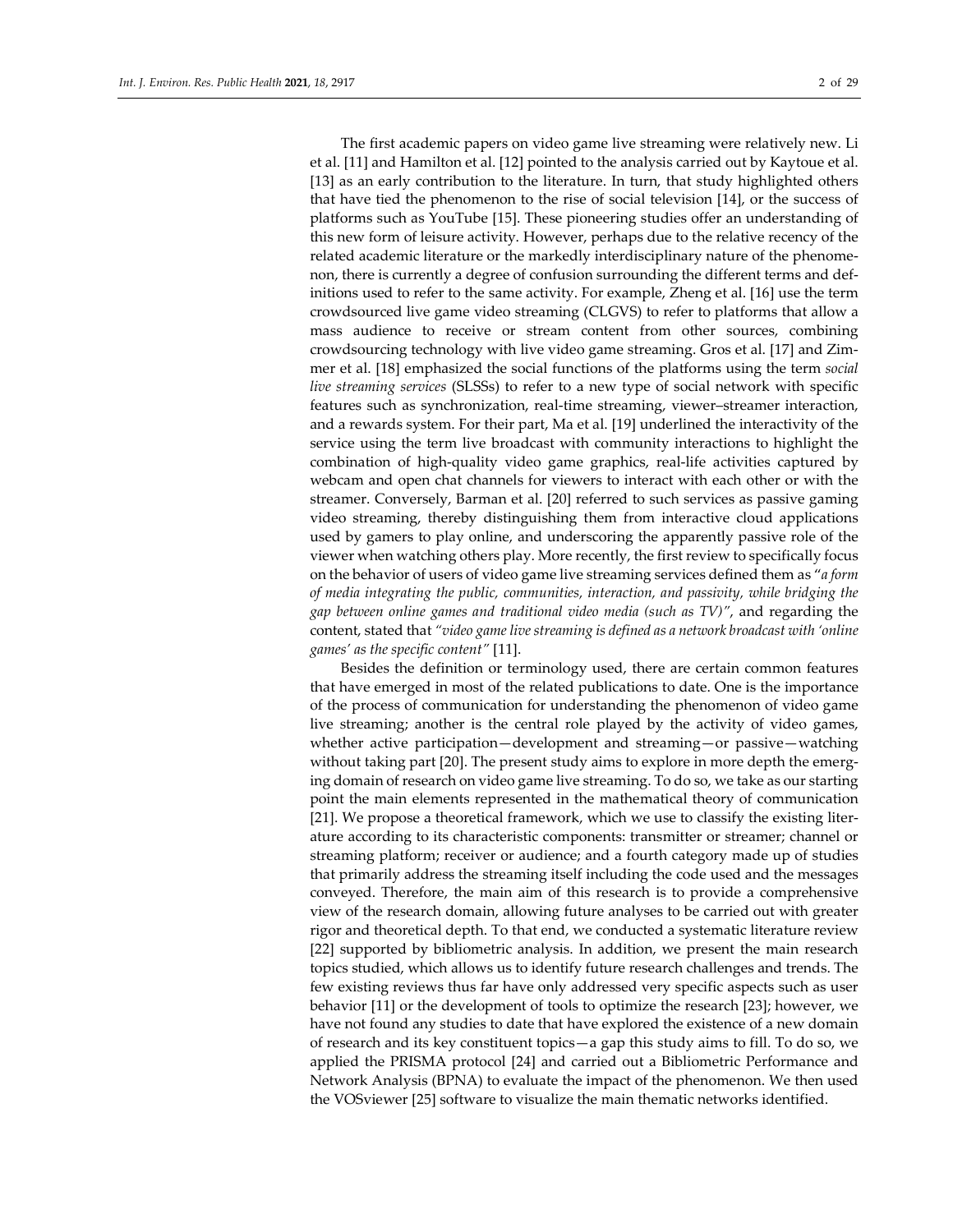# **2. Method**

Three complementary methodological approaches were combined in order to achieve the proposed research objectives. First, we applied the PRISMA protocol [22,24] designed for systematic literature reviews and meta-analyses. Based on an exhaustive review of the literature, the research domain was defined and a common theoretical framework was identified. Second, bibliometric performance analysis(BPNA) was carried out in order to assess the impact of the scientific output of different contributors [26]. Finally, science mapping through a keyword co-occurrence analysis revealed the thematic and intellectual structure of video game live streaming research, [27,28]. According to Onwuegbuzie et al. [29], the blend of qualitative data, in this case derived from the review and culminating in scientific mapping in combination with quantitative bibliometric data, contributes specifically to the explanation of patterns within a given field, discipline, or body of knowledge (i.e., the quantitative stages help to develop the patterns previously detected in the qualitative phase). The main features of the method applied are detailed below.

#### *2.1. Systematic Literature Review*

The PRISMA protocol [24] is a proven methodological procedure that helps ensure research is transparent and replicable [30]. It has previously been used in the field of video games [31] as well as in research specifically focused on live streaming [11,23]. It consists of four key stages:

Identification: The present study used a single source of information, Web of Science (WoS). WoS is a data source owned by Clarivate Analytics that includes several databases; in our work, we used the Core Collection and the citation indexes: Science Citation Index Expanded (SCI-EXPANDED) 1900–present; Social Sciences Citation Index (SSCI) 1956–present; Arts & Humanities Citation Index (A&HCI) 1975–present; Conference Proceedings Citation Index-Science (CPCI-S) 1990–present; Conference Proceedings Citation Index-Social Science & Humanities (CPCI-SSH) 1990–present; Book Citation Index-Science (BKCI-S) 2005–present; Book Citation Index-Social Sciences & Humanities (BKCI-SSH) 2005–present; Emerging Sources Citation Index (ESCI) 2005–present. Although this represents a limitation in terms of the coverage of documents in the review, it ensures a single format for citation, usage, and classification in areas of research. WoS offers an adequate volume of documents, proven scientific quality, and data cleaning to correct errors [32]. The selection of search terms was based on previous research and included different combinations: [11,12,23]: "live streaming"; "live-streaming"; "game streaming"; "game-streaming"; "social live streaming"; "internet broadcast"; "network broadcast"; "webcast"; "twitch"; "twitch.tv"; "youtube live". In terms of time coverage, following Li, Wang, and Liu [11], the decision was made to include all published documents written in English from 2010, two years prior to the appearance of Twitch. No types of document were excluded, which made it possible to include papers from conferences and other sources such as books, or chapters thereof, which may be of interest in the analysis of emerging research domains.

Screening: The resulting searches were refined and filtered using the term "video game" and its plural. The titles, keywords, and abstracts of the documents were reviewed. At this initial stage, documents that indicated that the research was about live streaming were kept and those that clearly did not address the specific topic, gaming or video games, were removed. Records that could not be discarded without a fulltext reading were retained. The references contained in the main studies were tracked and the results cross-checked against previous reviews [11,23]. This made it possible to identify new items that had not been detected with the initial search sequence.

Eligibility: The criteria applied were, first, that the main topic of the document directly addressed video game live streaming, even if it was as part of a broader study; second, that the document was indexed in the WoS and had undergone some type of peer review process as an article or text from a conference, or was editorial material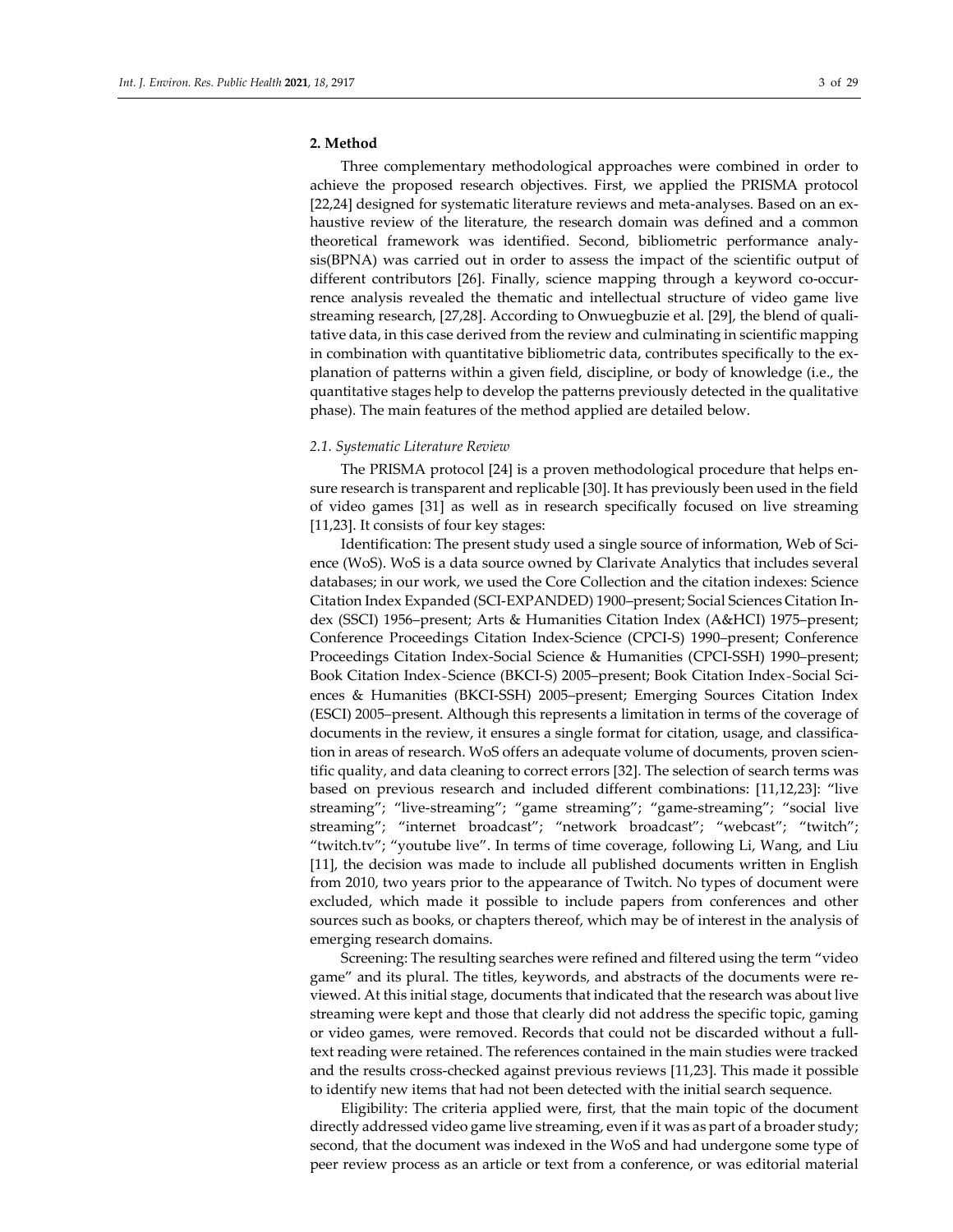indexed in the WoS; and third, that it was possible to retrieve the full-text document. All references resulting from the application of these criteria were downloaded.

Included: The full-text documents were read excluding those linked to live streaming that did not specifically deal with games or video games, those whose main topic was not clear, those that did not present any research data, or those whose methodology could not be deduced specifically from the text.

The search for and reading of references yielded 111 documents. The process started in September and was continuously updated to include new records indexed in the WoS until 1 December 2020. From the full-text reading, the different definitions provided for the phenomenon of video game live streaming were extracted [11,17– 19,33]. On the basis of those definitions, and after verifying how the communication process was addressed directly or indirectly in all the identified documents, they were classified in relation to the main elements of the mathematical theory of communication proposed by Shannon [21]. The complete process is detailed in Figure 1. The methodological approach applied, theoretical framework, objectives, and data source were extracted from each of the documents.



**Figure 1.** Flow diagram adapted from the Preferred Reporting Items for Systematic Reviews and Meta-Analysis (PRISMA) protocol.

Documents were classified according to the main focus of the research. In line with previous studies [11,23] and based on the basic elements of the communication process [21], it was determined whether the document was essentially focused on the Transmitter/Streamer (S), Receiver (A), Platform (P), or Transmission including the codes and the message (T). In cases where a dual focus was observed, for example, streamer and audience, the document was classified according to the predominant focus and this was specifically indicated. The methodology used was coded to distinguish between quantitative (Qn), qualitative (Ql), and mixed (M) methods [34], and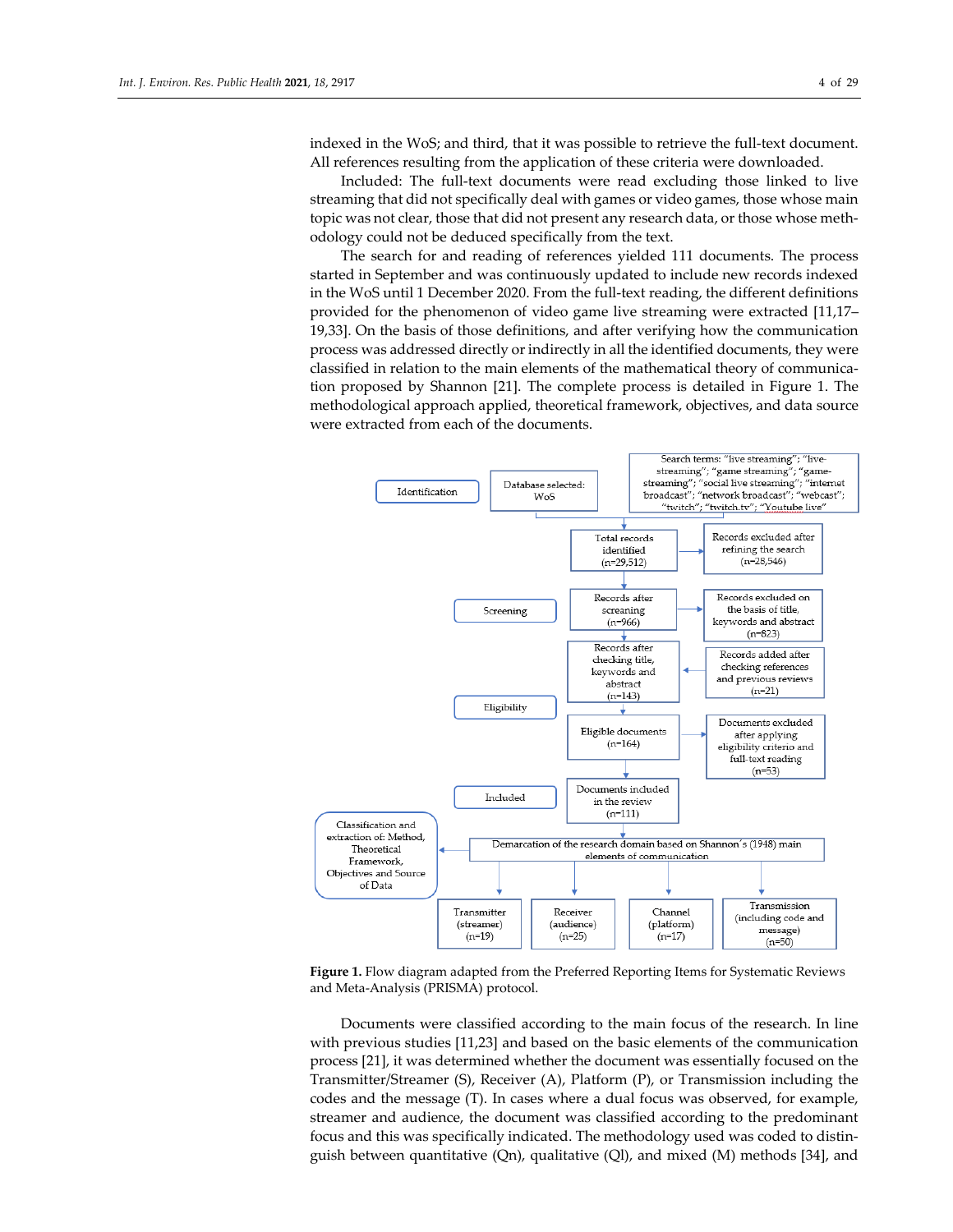technical (Tc) [35] studies (technical Human–Computer Interaction (HCI) research includes studies directly contributing to meeting some human need as well as studies indirectly contributing by enabling other technical work through things like toolkits), and a brief explanatory note was provided. The theoretical framework was then indicated, differentiating between documents that rely on established theories and those that do not use defined theories, but rather are based on previous research. Finally, the abstract was extracted with the objectives of the document on which to base the subsequent thematic classification as well as the source of the data used in each paper.

#### *2.2. Bibliometric Performance Analysis*

The study was based on a number of indicators: direct citation, h-index of the categories considered (streamer, audience, platform, and transmission) as well as usage counts since 2013 and in the last 180 days. Citation is used as a measure of the relative influence of publications; when a document is highly cited, it can—with the appropriate caveats [36]—be considered important for the research domain [28]. The Hirsch Index or h-index [37] was originally designed to measure researchers' scientific performance. In this study, it was used to evaluate sub-areas of knowledge [38,39]. Research subdomains have an h-index of h if the h of their Np (total number of publications) have at least h citations each, and the other publications (Np-h) have at most h citations each [40]. As for usage counts, they are considered as an early measure of the attention a certain document receives, either through clicks or downloads. In WoS, they occur when a user tries to download the full text or saves the record in a bibliographic management tool; that is, they in some way reflect potential future citations, or at least capture the initial impact of the text [41]. The different analyses were performed using the Analyze Results tool available in WoS. The bibliometric approach yields lists or tables with the main documents, indexing categories, type of document, country of origin, and journals within the domain under study. The h-index, citations, and usage counts were up to date as of 28 December 2020.

# *2.3. Science Mapping*

Science mapping produces a spatial representation of the relationships among a group of documents, authors, journals, disciplines, or research domains. The analysis of scientific networks has previously been used in different fields to visualize these types of relationships [28,42]. In line with the research objective, the network analysis focused on the content of the documents through keyword co-occurrence. As pointed out by Chen et al. [43] and Zupic and Cater [28], this is a particularly appropriate method for identifying early on the intellectual structure of a given research domain. Furthermore, Choi et al. [44] stated that the keywords and titles of the documents are crucial for identifying significant topics. The network of relations between terms is visualized using the open source software VOSviewer [25]. The centrality of a node (word) indicates its relative position in the network: the software calculates the centrality and strength of the different nodes and links, thereby revealing the thematic structure of the domain. Nodes depict the appearance of keywords; the bigger the node, the more important the item. Links between nodes represent the number of times keywords appear together. The strength of the link is illustrated by its thickness. As this is an emerging domain with a sample of only 111 documents, a minimum of  $n = 2$  occurrences was set for the domain as a whole and  $n = 1$  for the four subdomains (streamer, audience, platform, and transmission), thus ensuring a complete visualization of all the identified thematic networks. A thesaurus file was used for data cleaning and to group synonymous terms or the singular and plural of certain words: for example, *electronic sport*, *esports,* and *e-sport game* were all introduced under the word *e-sport*. The other parameters used in VOSviewer are detailed in Table 1.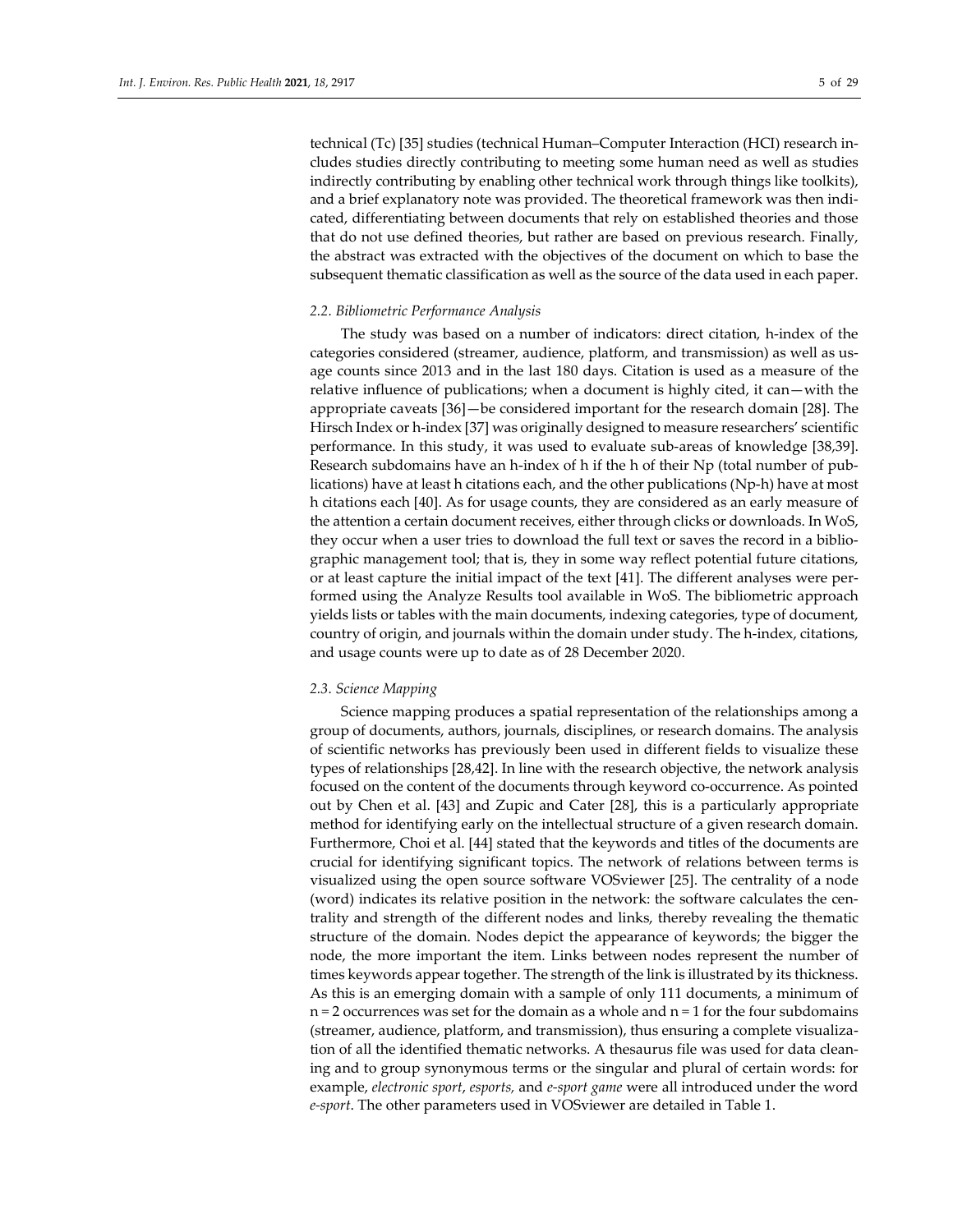| Item                                       | Characteristic/Value                          |
|--------------------------------------------|-----------------------------------------------|
|                                            |                                               |
| Type of analysis                           | Co-occurrence                                 |
| Unit                                       | All Keywords                                  |
| Counting method                            | Full counting                                 |
| Normalization Method                       | <b>Association Strength</b>                   |
| Layout                                     | Attraction = $2/$ Repulsion = 0               |
| Clustering                                 | Resolution = $1.00$ /Min. Cluster size = $10$ |
| Visualization Scale                        | network and overlay = 1.27                    |
| Weights                                    | Occurrences                                   |
| Labels size variation                      | Min. Strength = $0/Max$ . Lines = $500$       |
|                                            | Main sample $(n = 111) = 2$                   |
|                                            | Streamer sample $(n = 19) = 1$                |
| Minimum number of occurrences of a keyword | Audience sample $(n = 25) = 1$                |
|                                            | Platform sample $(n = 17) = 1$                |
|                                            | Transmission sample $(m = 50) = 1$            |

**Table 1.** VOSviewer configuration.

# **3. Results**

This study adopted a broad definition of research domain: *"thought or discourse communities, which are parts of society's division of labor"* [45]. As Hjorland and Hartel [46] argue, research domains are composed of ontological theories and concepts about the objects of human activity; epistemological theories and concepts about knowledge and the ways to obtain it, or methodological principles; and sociological aspects relating to the groups of people concerned with said objects.

#### *3.1. The Domain of Research on Video Game Live Streaming*

A research domain arises from one or more academic fields that expand according to interests, themes, values, or conflicting points of view or values, with the academics involved moving toward specific sub-communities [47,48]. In order to demarcate the research domain on video game live streaming, we referred to previous studies that sought to explore the boundaries of specific thematic areas [49]. According to Shirmohammadi, Mehdiabadi, Beigi, and McLean [47], an initial approach entails asking four basic questions: what, how, who, and where? The answer to those questions contributes to a better understanding of the phenomenon and its main players. The literature review helps to answer the "what" and the "how"; the subsequent BPNA tells us the "who" and the "where".

With regard to the essence of the phenomenon—the "what"—the application of the PRISMA protocol [24] yielded 111 documents, which made it possible to outline specific features of the research domain. The accumulated research included studies of social networks [18], video games [8,50], and media [9,51]. A feature that all the documents have in common is the communication process arising from the different definitions and meanings developed so far on the concept of video game live streaming [11,16,17,19,52]. Accordingly, the accumulated research can be represented through the classic diagram produced by Shannon [21]. That is, a transmitter or streamer transmits a multitude of messages (text, image, video, sound) essentially related to the active practice of video games; thus, the documents that fundamentally focus on the figure of the transmitter or streamer can be grouped together. Messages are encoded and decoded through a platform, acting as a transmission channel, which mediates the relationship between the transmitter and the receiver as well as the relationships among receivers; this provides the basis for grouping together the articles that primarily deal with the transmission platform itself. When messages (source of information) reach their destination, a receiver or group of receivers (audience) transmit new messages (chat, gifts, icons, subscriptions, follows, etc.) to the receiver, to each other, or they remain passive, simply receiving content without reacting to it; thus, there is another group of documents focused mainly on the audience. The entire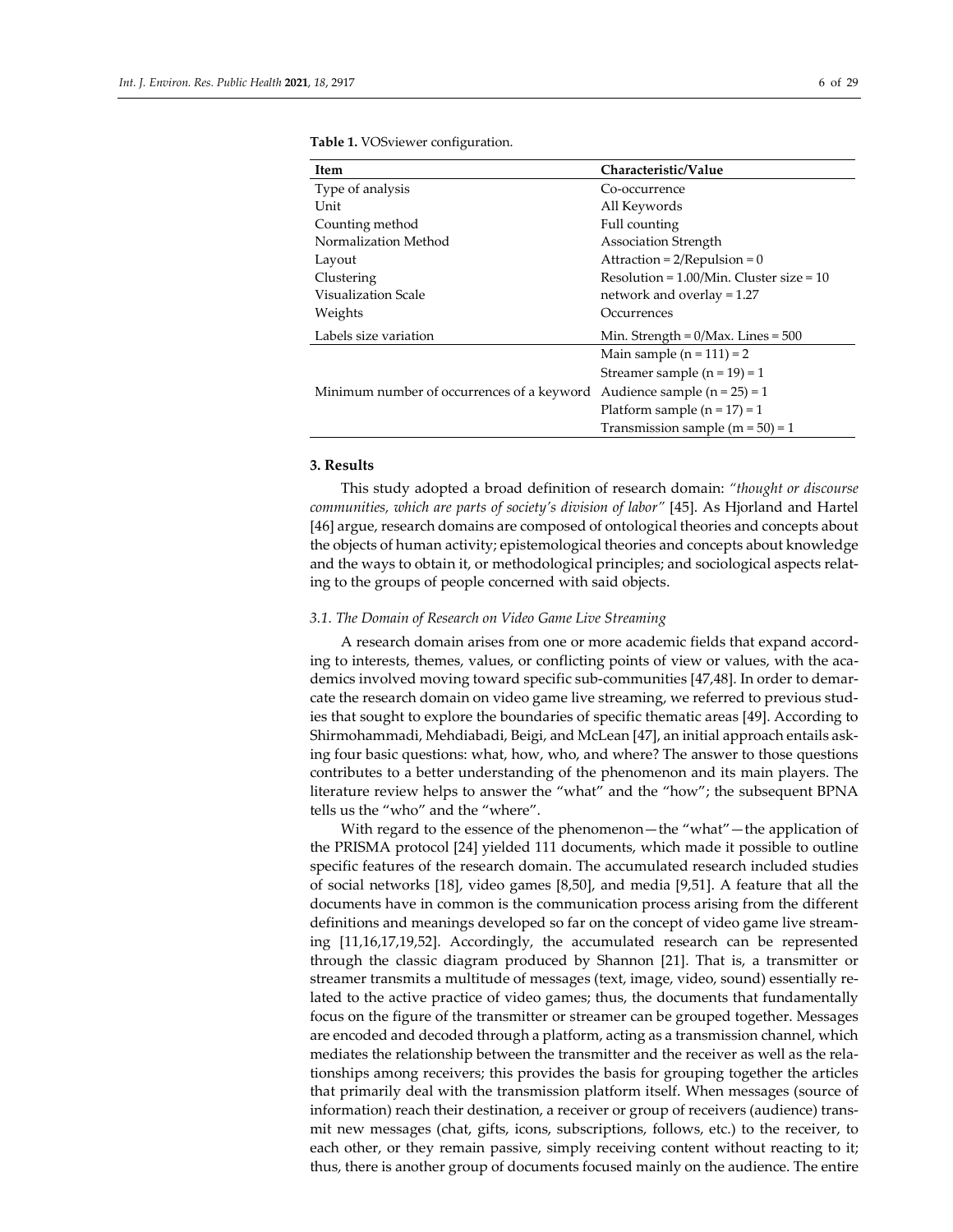process is characterized as being interactive, practically instantaneous, and with immediate feedback, but not free from noise (overload of comments in chats, problems with the quality of video or audio, etc.); therefore, the last group that emerges primarily addresses the code, the messages, or the transmission process itself.

As for the "how", the domain of the accumulated research on video game live streaming is constructed through the application of various theoretical frameworks. Although many of the papers did not provide information on the theories they reference and are broadly based on previous studies, it is possible to identify certain established frameworks that are repeatedly used. Within the overall domain, the four above-mentioned subdomains or areas of specialization can be distinguished. The group of documents or subdomain focused primarily on the streamer employed wellestablished theories such as self-determination theory [53,54], affordance theory [10], normative theory of broadcast media [55], or grounded theory methodological analyses [6,56–58]. The second subdomain, focused on the receiver or the audience, was clearly underpinned by widely-tested theories: uses and gratifications theory [7,11,17,18,59–64], social identity theory [65], Lasswell formula [18], self-determination theory [18,62,66], theory of flow [18], compensation theory [67], social facilitation theory [62], social support theory [68], human information theory model [69], social identity theory [69], media richness theory [63], social cognitive theory of mass communication [70], and interaction ritual chains theory [33]. The third group, focused on the channel, relied less on well-established frameworks, mostly drawing on previous studies. However, we observed the application of multidisciplinary frameworks incorporating cultural studies, game studies, and media studies [52], cognitive load theory [71], and the development of the 'platform' concept or the 'actor–network theory' [72]. Finally, the fourth group of papers, which mainly addressed the transmission itself, largely consisted of technical documents [35] that sought to improve transmission or provide solutions relating to the video, code, or the message. These studies mostly come from two areas of research: computer science and engineering. Their focus is more on providing solutions to problems, as such, they particularly rely on experiments [73–75], the development of applications, and applied engineering [76–79]. Therefore, they do not need a strong grounding in well-established theories, although some do occasionally appear; for example, the Lyapunov optimization theory [16], the psychophysiological approach [80], Blommaert's framework of critical discourse analysis, and Computer-mediated discourse analysis (CMDA) [81]. Figure 2 depicts the entire domain and the most commonly-used frameworks for improving the knowledge base.

Regarding the discipline and the methodology, Table 2 presents for each of the identified research subdomains the main approaches applied and the research areas in which the WoS indexes these documents. In the subdomain focused on the streamer, it can be seen that qualitative methods predominate, especially exploratory studies, interviews, or ethnographic methods [6,10,56–58,82–84], with samples ranging from 20 [6] to 100 interviews [57,58,82] and observational data from 20 to 70 hours of live streaming [56,85]. This may be partly due to the difficulty of obtaining a broad database with enough streamers to carry out the type of quantitative analysis that represents the traditional methodological approach in the predominant research area (communication). Moreover, qualitative analysis seems particularly suitable for gaining a deeper understanding of complex processes such as the creation of live content or the professionalization of these activities [10,58]. Research taking a quantitative approach is less common, although it includes studies such as those of Zhao, Chen, Cheng, and Wang [53] and Torhonen, Sjoblom, Hassan, and Hamari [54], who applied structural equation modeling and analyzed samples of up to 377 content developers. Conversely, in the subdomain focused on the audience, quantitative research prevails, with many studies using structural equation models [7,59,60,63–66,70,86]. Sample sizes ranged from 412 users [65] to more than 1000 [60,64], even reaching 2227 Twitch users [61] in a study conducting multiple and ordinal linear regression analyses. For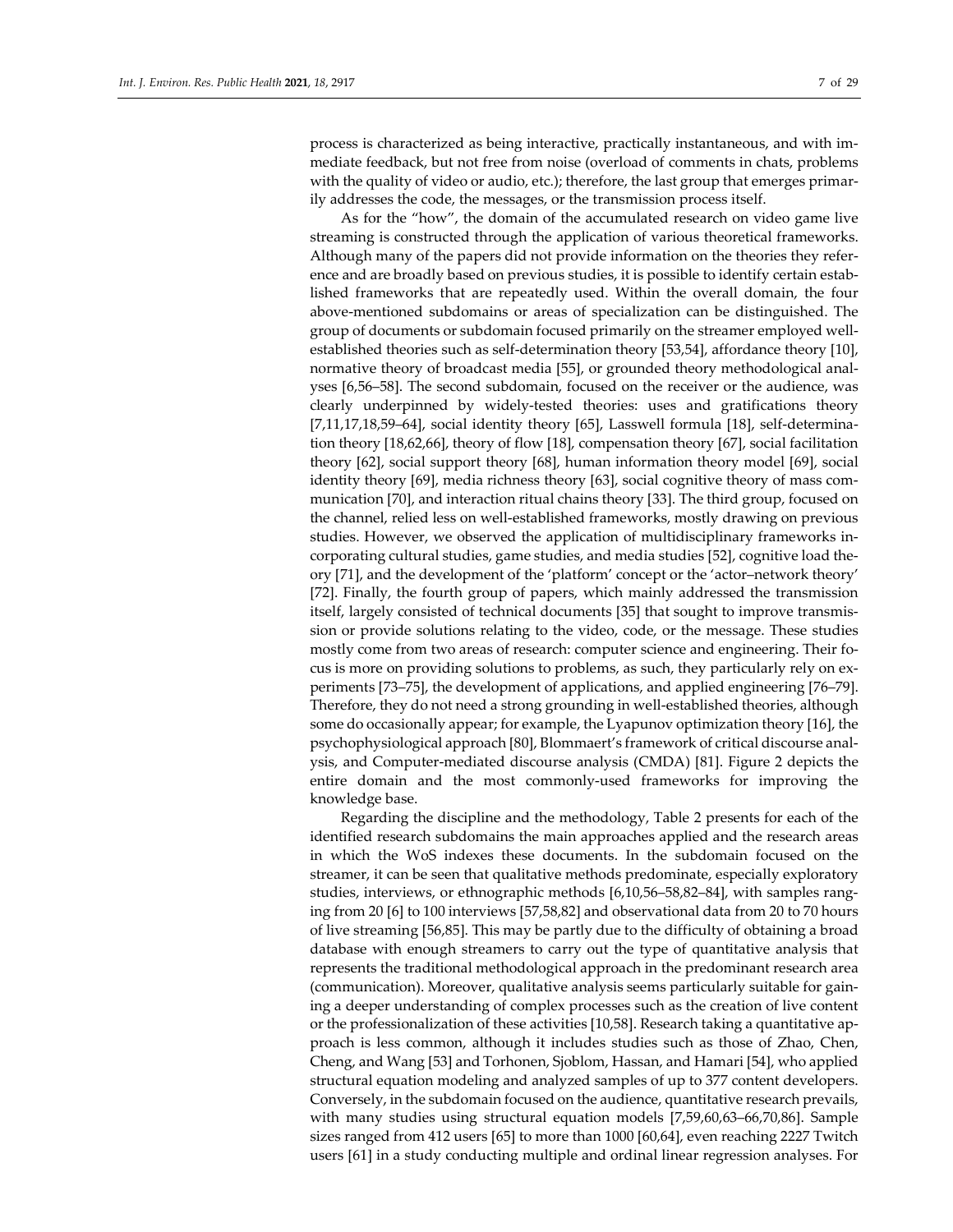this second group of studies, it was easier to achieve broad samples of the audience (potential or real) through social networks and user forums. A substantial number of these papers have their roots in the discipline of psychology, which has a long tradition of developing and using models to explain behavior [59,60,65]. The subdomains focused on the platform and the transmission are characterized by the use of more heterogeneous methods, although the former stands out for the inclusion of descriptive statistics and techniques for constructing graphs [87–92], and the latter for compiling information through application programming interfaces (APIs), both for Twitch [73,93–97] and other platforms such as Douyu [98]. The collection of information through public APIs is spreading to other subdomains (Streamer [99] Riot Games API; Receiver [100] Twitch API; and Platform [87,89,91] Twitch API), opening up future research opportunities if simultaneous information about the streamer, receiver, and platform can be connected.



**Figure 2.** Research domain and main theories applied.

| Table 2. Main methodology and research area. |  |  |
|----------------------------------------------|--|--|
|----------------------------------------------|--|--|

|                                  | <b>Streamer Subdomain</b>           | Audience Subdo-<br>main                       | Platform Subdomain    | <b>Transmission Subdomain</b>                     |
|----------------------------------|-------------------------------------|-----------------------------------------------|-----------------------|---------------------------------------------------|
| Qn                               | [53,54,99,101,102]                  | $[7,17,33,59-61,63-$<br>67,70,86,100,103-107] | [71,87-90,92,108,109] | $[97, 110 - 114]$                                 |
| Ql                               | $[6,10,55 - 58,82 -$<br>85,115,116] | [18, 62]                                      | $[8,9,117-119]$       | $[81, 120 - 126]$                                 |
| M                                |                                     | [11,68,69,127]                                | [23, 52, 72]          |                                                   |
| Tc                               | [128, 129]                          |                                               | [91]                  | [16,19,20,73-80,93-96,98,130-149]                 |
| Research                         | Communication 9;                    | Computer Science 10;                          | Computer Science 9;   | Computer Science 37; Engineering 18; Telecommuni- |
| area                             | Computer Science 7;                 | Psychology 7                                  | Telecommunications 5  | cations 13                                        |
| $(n^{\circ} \text{ doc} \geq 5)$ |                                     |                                               |                       |                                                   |

*3.2. Bibliometric Performance Analysis of the Research Domain*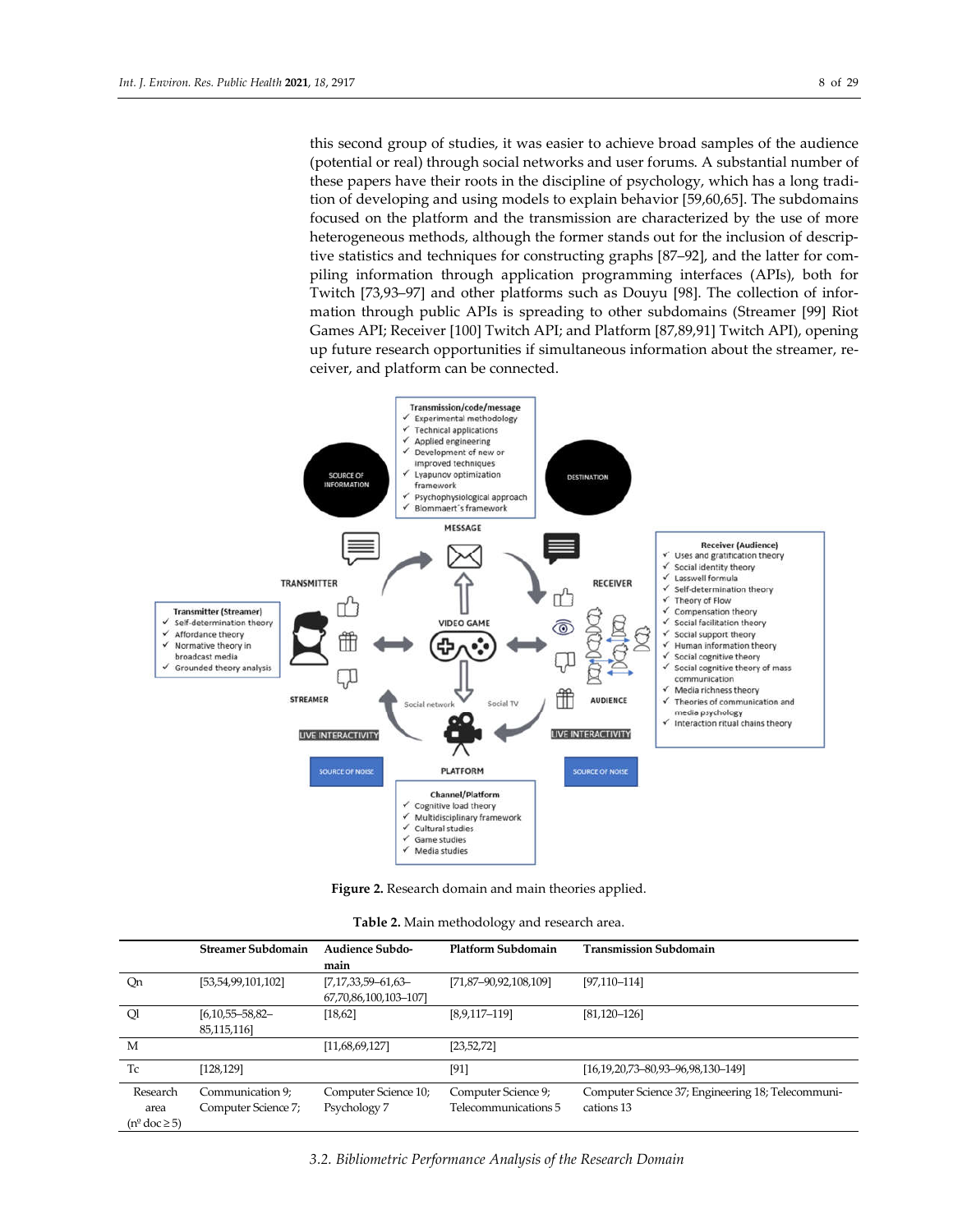The "who" and the "where" were answered by examining the main players through the bibliometric analysis of the 111 documents in the review. Although the period of analysis started in 2010, the first studies did not appear until 2012. These were technical papers focused on developing new systems that allow video to be shared with players online [130], lab experiments with traditional games converted into video games to show how watching someone play live provides a very similar experience to face-to-face playing [74], or simulations to try to reduce bandwidth overhead and improve the broadcast [131]. These are seminal papers, published at conferences and belonging to the fields of computer science, engineering, and telecommunications. Although these are the studies that have been available for the longest time, their impact in terms of citations or downloads has been limited, probably due to the fact that they are preliminary studies presented at conferences.

In Figure 3, it can be seen how the number of documents related to video game live streaming started to increase in 2015, although they were still mostly from conferences [87,88,103,110,132,133]. Among them were the first analyses of specific platforms such as Twitch [87,110,132] or YouNow [88]. The predominant research area is still computer science. Some of these conference papers [88] managed to attract attention from other specialized fields such as communication and social sciences, thus increasing citations and boosting interest in the domain.



**Figure 3.** Number of documents and impact in terms of citation and usage.

From 2017, the number of publications grew exponentially before levelling off at an average of around 20 documents per year. The research generated has attracted attention from other areas of knowledge such as psychology [59,60,65,71], sociology [120], or linguistics [121]. The study of the phenomenon of live streaming becomes multidisciplinary and there is an increase in both the citations of all these new publications and accumulated downloads. Indeed, from this moment on, we observe the emergence of identifiable lines or subdomains of research on the streamer [6,53,54], the audience [86,106,107], the platform [9,71,117], and the streaming process [16,19,95]. A ranking of the top three publications in each of the subdomains is included in Table A1, Appendix A. In turn, there is greater heterogeneity in terms of themes, for example, studies emerge on professional streaming on Twitch [55], information behavior, and the users' perceptions of co-presence on Twitch [69], the gambling engagement mechanisms in live streaming services [118], or sexual content policies applied on the Twitch platform [126]. Table 3 presents a summary of the impact measures considered.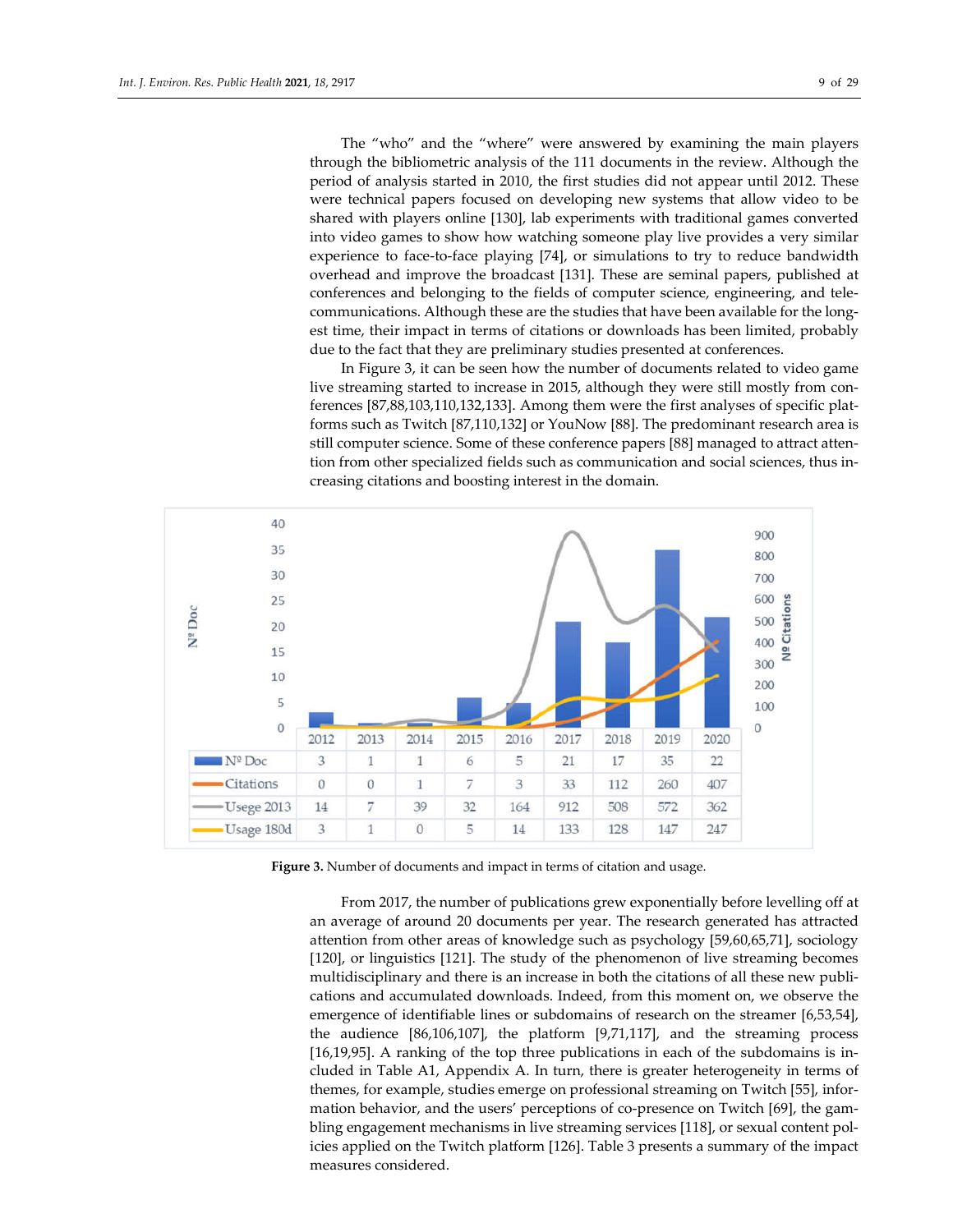| <b>Streamer Subdomain</b>            | $N^{\circ}$ Doc. | h-Index | Average<br><b>Citations per</b><br>Item | <b>Sum of Times</b><br>Cited | <b>Usage Count</b><br><b>Since 2013</b> | <b>Usage Count</b><br>Last 180 Days |
|--------------------------------------|------------------|---------|-----------------------------------------|------------------------------|-----------------------------------------|-------------------------------------|
| $[6, 10, 53 - 58, 82 - 85, 99, 101,$ | 19               | 7       | 6                                       | 114                          | 514                                     | 141                                 |
| 102,115,116,128,129]                 |                  |         |                                         |                              |                                         |                                     |
| Audience Subdomain                   |                  |         |                                         |                              |                                         |                                     |
| [7,11,17,18,33,59-                   | 25               | 8       | 16.44                                   | 411                          | 1217                                    | 317                                 |
| 70,86,100,103-107,127]               |                  |         |                                         |                              |                                         |                                     |
| Platform Subdomain                   |                  |         |                                         |                              |                                         |                                     |
| [8,9,23,52,71,72,87]                 | 17               | 7       | 5.88                                    | 100                          | 399                                     | 102                                 |
| 92,108,109,117-119]                  |                  |         |                                         |                              |                                         |                                     |
| Transmission Subdomain               |                  |         |                                         |                              |                                         |                                     |
| $[16, 19, 20, 73 - 81, 93 -$         |                  |         |                                         |                              |                                         |                                     |
| 98,110-114,120-126,130-              | 50               | 7       | 3.96                                    | 198                          | 480                                     | 118                                 |
| 1491                                 |                  |         |                                         |                              |                                         |                                     |
| Video Game Live                      |                  |         |                                         |                              |                                         |                                     |
| <b>Streaming Services Do-</b>        | 111              | 15      | 7.41                                    | 823                          | 2610                                    | 678                                 |
| main                                 |                  |         |                                         |                              |                                         |                                     |

**Table 3.** Main bibliometric indicators for the analyzed sample.

To put these values into context, it should be noted that although the audience subdomain registered the highest values, it was also the specialization that accounted for the greatest number of documents belonging to disciplines aligned with the study of behavior [7,59,61]. This type of research was found to be the most cited, displaying a remarkable evolution with respect to the time of exposure to the citation. At the same time, these were the publications that registered the most downloads. These focused on shedding light on the underlying reasons of why a growing audience used this type of service and watched others playing. It should be pointed out that these indicators have not been normalized; in other words, they do not account for the differences in citation and publication practices between scientific fields [27]. Overall, we observed an h-index of around 15 and practically identical values in the different lines of specialization. This could represent a potential boost for the future influence of the domain. As it starts to grow, new areas of knowledge become involved in the domain and the results are transferred between those areas of knowledge.

Moreover, the sample of publications was composed of a large number of proceedings papers, a clear indication of its relative recency. We should expect to see a significant proportion of these preliminary articles evolving and being refined [20,130,139,140]. Table 4 presents a summary of the most relevant information about the general profile of the domain. There were signs of specialization with authors such as Juho Hamari, Mark R. Johnson, or Max Sjoblom, who each had more than six papers to their name.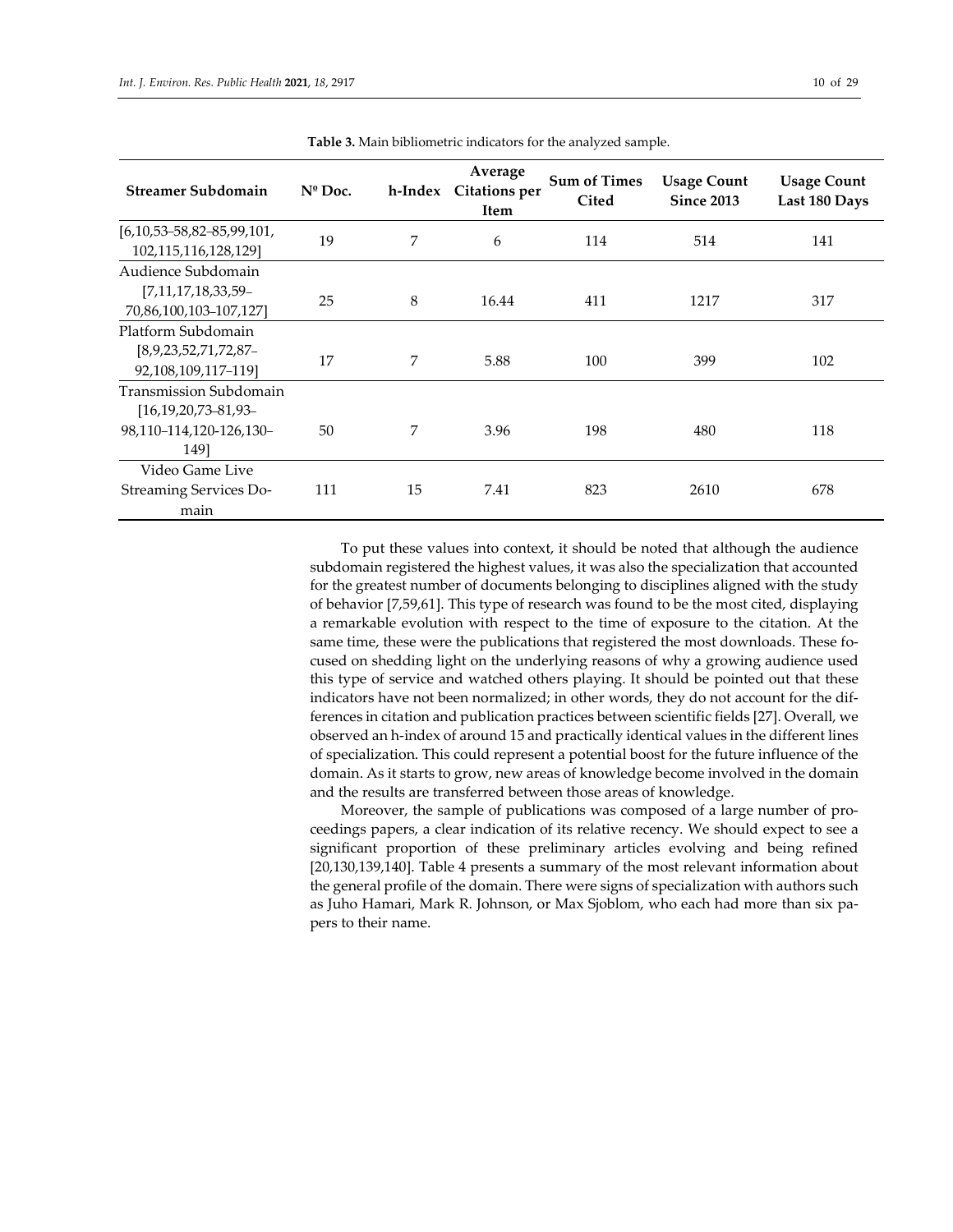| Category                                   | <b>Items</b>                                                                                  |
|--------------------------------------------|-----------------------------------------------------------------------------------------------|
|                                            | Computer Science Theory methods 36; Computer Science Information Systems 27; Engi-            |
|                                            | neering Electrical Electronic 22; Telecommunications 20; Computer Science Software En-        |
|                                            | gineering 19; Communication 17; Computer Science Cybernetics 10; Computer Science             |
|                                            | interdisciplinary applications 10; Computer Science Artificial Intelligence 9; Psychology     |
|                                            | Multidisciplinary 9; Psychology Experimental 9; Computer Science Hardware Architec-           |
| WoS Categories (no. publications ≥)        | ture 6; Sociology 6; Business 3; Environmental Sciences 3; Imaging Science Photographic       |
|                                            | Technology 3; Multidisciplinary Sciences 3; Public environmental Occupational health 3;       |
|                                            | Cultural Studies 2; Film Radio Television 2; Information Science Library Science 2; Lan-      |
|                                            | guage Linguistics 2; Linguistics 2; Behavioral Sciences 1; Education Educational Re-          |
|                                            | search 1                                                                                      |
|                                            | Article 62; Proceedings paper 47; Early Access 3; Book Chapter 1; Editorial material 1;       |
| Document Types                             | Review 1                                                                                      |
|                                            | Hamari, Juho. Tampere University 6; Johnson, Mark R. Alberta University 6; Sjoblom,           |
| Most Prolific Authors (no. publications    | Max. Tampere University 6; Liu Jiangchuam. Simo Fraser University 5; Barman,                  |
| $\geq 4$                                   | Nabajeet. Kingston University 4; Martini María G. Kingston University 4; Woodcok, Ja-         |
|                                            | mie. Open University 4; Zhang, Cong. University of Science & Technology of China 4            |
|                                            | Computers in Human Behavior 8; Lecture Notes in Computer Science (conferences) 8;             |
| Most Productive Sources Titles (no. pub-   | IEEE Access 3; IEEE Transactions on Circuits and Systems for Video Technology 3: In-          |
| lications $\geq 3$ )                       | formation Communication Society 3; Multimedia Tools and Applications 3; New Media             |
|                                            | and Society 3                                                                                 |
| Most Productive Institutions (no. publi-   | Simon Fraser University 7; University of California System 7; Tampere University 6;           |
| cations $\geq 5$ )                         | Aalto University 5: University of Alberta 5                                                   |
| Most Productive Countries (no. publica-    | USA 41; China 18; Canada 15; England 12; Germany 12; Taiwan 8; Finland 7; Australia 4:        |
| tions $\geq 4$ )                           | Qatar 4; South Korea 4                                                                        |
| Core References (no. of received citations | [7] 128-A; [59] 79-A; [61] 52-A; [65] 43-A; [60] 31-A; [53] 25-S; [112] 24-T; [52] 22-P; [17] |
| $\geq$ 15; citations and subdomain)        | 22-A; [101] 18-S; [71] 16-P; [121] 16-T; [16] 16-T; [120] 16-T;                               |

**Table 4.** General document profiling of research on video game live streaming services.

The WoS categories also pointed to a gradual increase in the number of research areas involved. It should be borne in mind that the same document can be classified in more than one category depending on the indexing of the journal or the conference in which it appears. Interestingly, despite the disruption to the video game industry [8] caused by live streaming services, only three documents were catalogued under business [7,54,105]. This represents an opportunity for future research whereby new approaches from the fields of management or economics can be applied to complement or corroborate previous findings [55,58,82]. The same is true of the other as yet underexplored categories such as the application of linguistics to text analyses of chats, cultural studies on the new communities being created, or environmental studies to assess the impact of this new industry. The present review did not find any papers specifically focused on the sound or transmission of audio. Thus far, it seems that the phenomenon of video game live streaming has had the most notable impact in specialized journals in the field of behavioral studies and psychology; indeed, the journal Computers in Human Behavior has already published eight related papers. This is followed at some distance by technical journals such as IEEE Access, and those linked to communication and society such as Information Communication Society and New Media and Society. On the other hand, if we observe the number of documents in the sample published in journals included in Journal Citation Report (JCR), almost 64% reached journals positioned among the first quartiles; the remainder corresponded mainly to papers submitted to congresses, which are likely to be improved and published in JCR categories, as previously mentioned. Table A2 includes the list of papers, the journal of publication, and the quartile.

#### *3.3. Thematic Structure of the Research Domain*

After using the VOSviewer thesaurus file to clean the keywords, we were left with a total of 390, of which only 85 met the established criterion of a minimum of two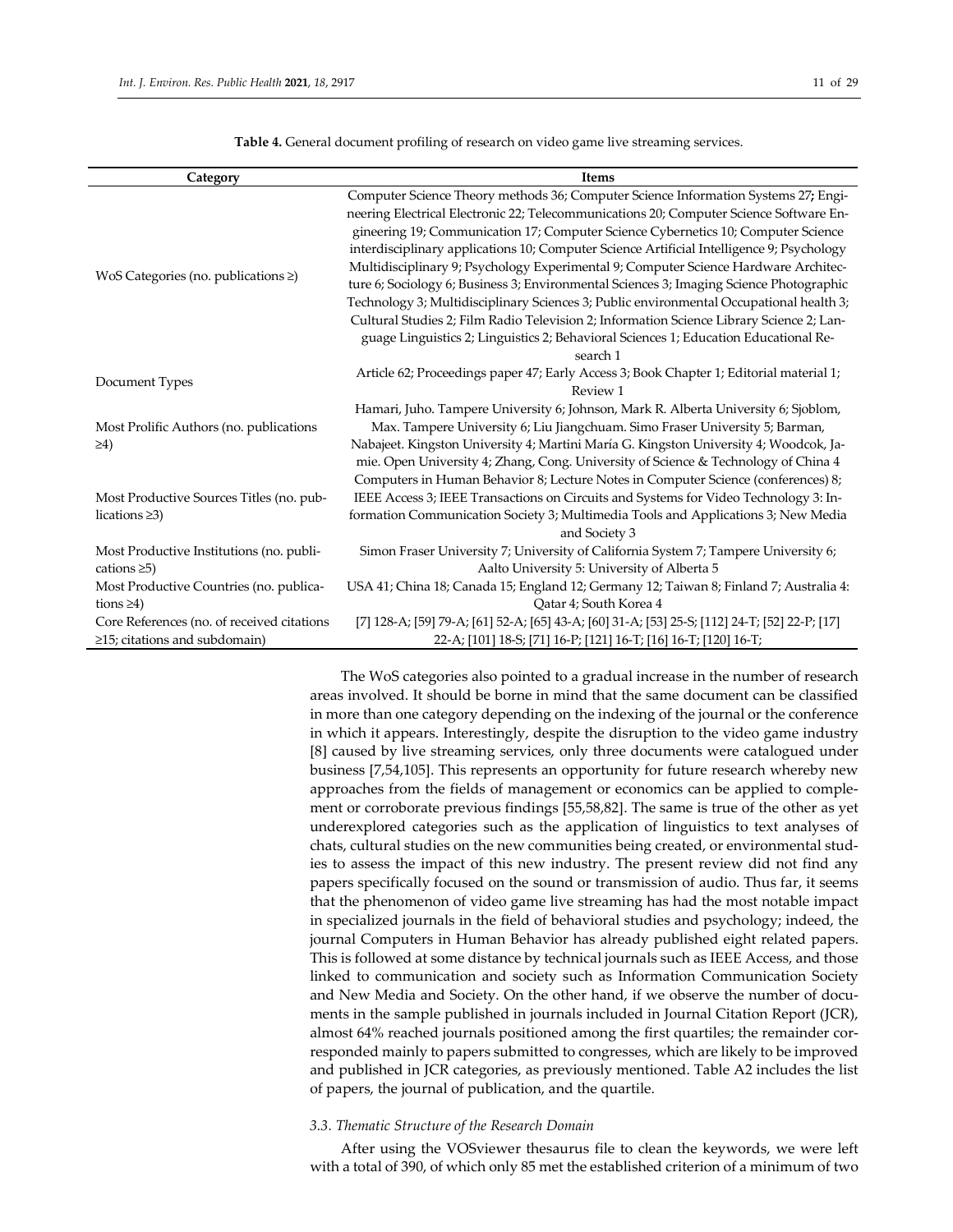occurrences. The software calculated the total strength of the co-occurrence links between terms, and selected those with the highest total link strength. The full list, along with the thematic clusters, links, and occurrences, is presented in Table 5. For each of the resulting thematic clusters, the most representative keywords were chosen to designate each group. The clusters were composed of some generic terms directly related to the domain itself such as video game, crowdsourced live video, or live platform; however, in each case, an identifiable thematic focus was observed. The thematic cluster analysis was verified by examining the objectives and the results of each of the documents included in the sample.

| Cluster/Color/Label   | Nº Keywords | Keywords (Links, Total Link Strength, Occurrences)                                                                                                                              |
|-----------------------|-------------|---------------------------------------------------------------------------------------------------------------------------------------------------------------------------------|
|                       |             | Video game (56, 146, 25); Motivation (47,110,17); E-sport (35,61,10); Play (33, 68,<br>10); Digital labor (19, 39, 5); Television (21, 36, 5); Watch (23, 40, 5); Digital Econ- |
| C1/red/Motivation     | 18          | omy (16, 23, 3); Engagement (20, 26, 3); Predictors (13, 17,3); User-generated con-                                                                                             |
|                       |             | tent (14, 16, 3); Communication (9, 10, 2); Game Studies (10, 12, 2); New media (18,                                                                                            |
|                       |             | 23, 2); Parasocial interaction (11, 11, 2); Parasocial relationship (10, 11, 2); Social<br>presence (9, 9, 2); Work (8, 9, 2)                                                   |
|                       |             | Video game live streaming (11, 66, 18); Youtube gaming (30, 49 7); Behavior (26,                                                                                                |
|                       |             | 32, 5); Continuance broadcasting intention (14, 18, 4); Live broadcast (3, 3, 3); Par-                                                                                          |
| C2/green/Behavior     | 15          | ticipation $(22, 24, 3)$ ; Self-determination theory $(21, 24, 3)$ , Audience $(11, 12, 2)$ ;                                                                                   |
|                       |             | Online games (4, 5, 2); Personal preference (3, 4, 2); Recommendation system (3,                                                                                                |
|                       |             | 4, 2); User acceptance (14, 15, 2); Virtual communities (11, 11, 2)                                                                                                             |
|                       |             | Twitch (65, 173, 40); Online gameplay streaming (15, 20, 5); Monetization (21, 21,                                                                                              |
|                       |             | 4); platform (18, 23, 4); Gaming (16, 16, 3); Loyalty (19, 19, 3); Biometrics (6, 6, 2);                                                                                        |
| C3/blue/Monetization  | 13          | Computer-mediated communication (4, 4, 2); Gambling (9, 12, 2); Gamification                                                                                                    |
|                       |             | (16, 16, 2); Politics (8, 10, 2); Viewer engagement (9, 10, 2); Wearable technology                                                                                             |
|                       |             | (3, 6, 2)                                                                                                                                                                       |
|                       |             | Quality of experience (14, 23, 8); Crowdsourced live video (13, 24, 7); Cloud com-                                                                                              |
| C4/yellow/QoE         | 13          | puting (7, 13, 5); Model (24, 33, 5); Image (4, 7, 3); Impact (18, 18, 3); Quality as-                                                                                          |
|                       |             | sessment (4, 9, 3); Resource allocation (4, 8, 3); Video quality (4, 7, 3); Cognitive                                                                                           |
|                       |             | load theory (6, 7, 2); Experience (15, 15, 2); System (10, 10, 2)                                                                                                               |
|                       |             | Streaming media (45, 109, 19), Media usage (36, 90, 9); Social media (38, 79, 9);                                                                                               |
|                       |             | Uses and gratifications (35, 71, 9); User behavior (21, 28, 4); Facebook (20, 26, 3);                                                                                           |
| C5/purple/Media usage | 13          | Internet (16, 19, 3); Social live streaming services (11, 18, 3); China (11, 11, 2); In-                                                                                        |
|                       |             | formation behavior $(13, 14, 2)$ ; Intention $(16, 23, 2)$ , measurement $(8, 8, 2)$ ; Popu-                                                                                    |
|                       |             | larity $(9, 9, 2)$                                                                                                                                                              |
|                       |             | Live platform (56, 11, 30), Gender (26, 42, 7); Technology (27, 24, 5); Gaming Cul-                                                                                             |
| C6/Orange/Gender and  | 13          | ture $(9, 14.3)$ ; Platform regulations $(8, 14, 3)$ ; Sexual content $(8, 15, 3)$ ; Chat analysis                                                                              |
| Contents              |             | (4, 5, 2); Diversity (5, 5, 2); Online community (3, 5, 2); Sexism (9, 11, 2); Video                                                                                            |
|                       |             | popularity prediction (2, 3, 2); Viewer participation (5, 6, 2); Women (5, 9, 2)                                                                                                |

**Table 5.** Thematic clusters identified in the research domain on video game live streaming.

Figure 4 shows the 85 terms used for the visual representation of the analysis as well as the six thematic clusters detected with the network visualization tool VOSviewer. The relationships between clusters and the nodes belonging to each of the clusters are depicted in the distances between the different elements: the shorter the distance, the greater the interdependence between the detected clusters [25].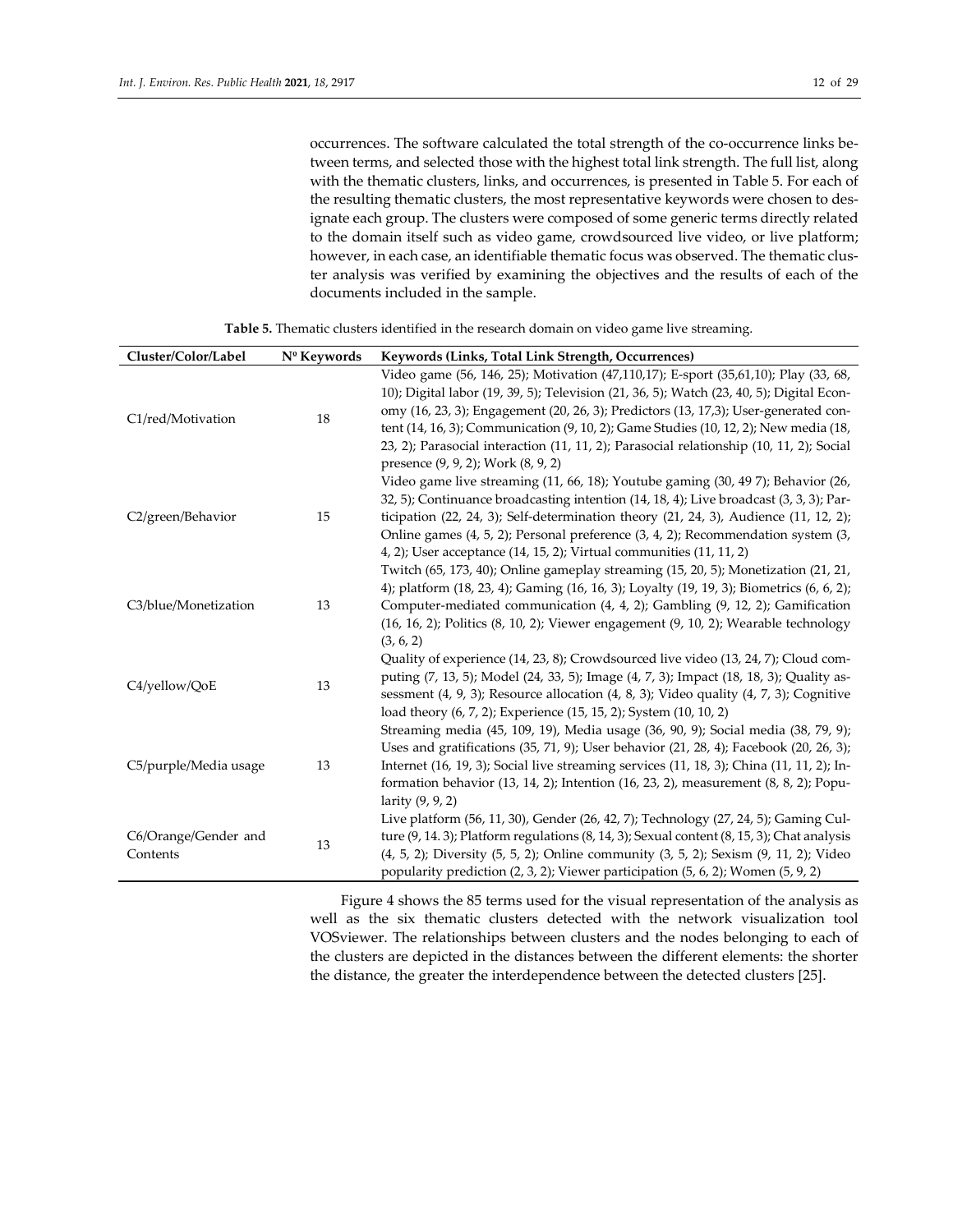

**Figure 4.** Map of thematic clusters identified in the research domain on video game live streaming.

The thematic clusters related to motivation (C1), behavior (C2), monetization of activities (C3), and media usage (C5) predominated in the areas of specialization focused on the streamer and the audience. Furthermore, they were the ones that had had the greatest impact in terms of citations and downloads. Conversely, the thematic clusters focused on the quality of the experience  $(C4)$ , and gender and content  $(C6)$ had a stronger presence in the subdomain focused on transmission. While their impact has been less marked, it is expected to increase as connections develop between the accumulated knowledge in the different specializations. Finally, documents covering the channel or the transmission platform appeared across the six thematic clusters identified, and achieved an average impact relative to the other specializations detected.

Subsequently, the main topics on video game live streaming obtained in each cluster are detailed. The first cluster contains topics relating to the motivations for watching and streaming, and to the consumption of e-sports, work, and the digital economy. This cluster includes studies focused on the different motivations that drive the audience [7,17,64] and content developers or streamers [53,54,85]. It also covers the characteristics, motivations for, and challenges of live-stream programming [85], new forms of paid work [6,10,55–58,83], user motivation [7,17], and identification between audience groups and streamers [65]. The relationships between the genre played, content streamed and viewer gratification [59], the motivations for spending money [104], and the relationships between the size of the channel and user motivation [61] are also explored. In addition, this cluster addresses the possible differences in said motivations according to the gender of the viewer or the streamer [105].

The second cluster lies close to the first and mainly deals with the behavior of users and streamers. The link with the first cluster is established through the different motivations that give rise to widely differing behavior [85]. The topic is extremely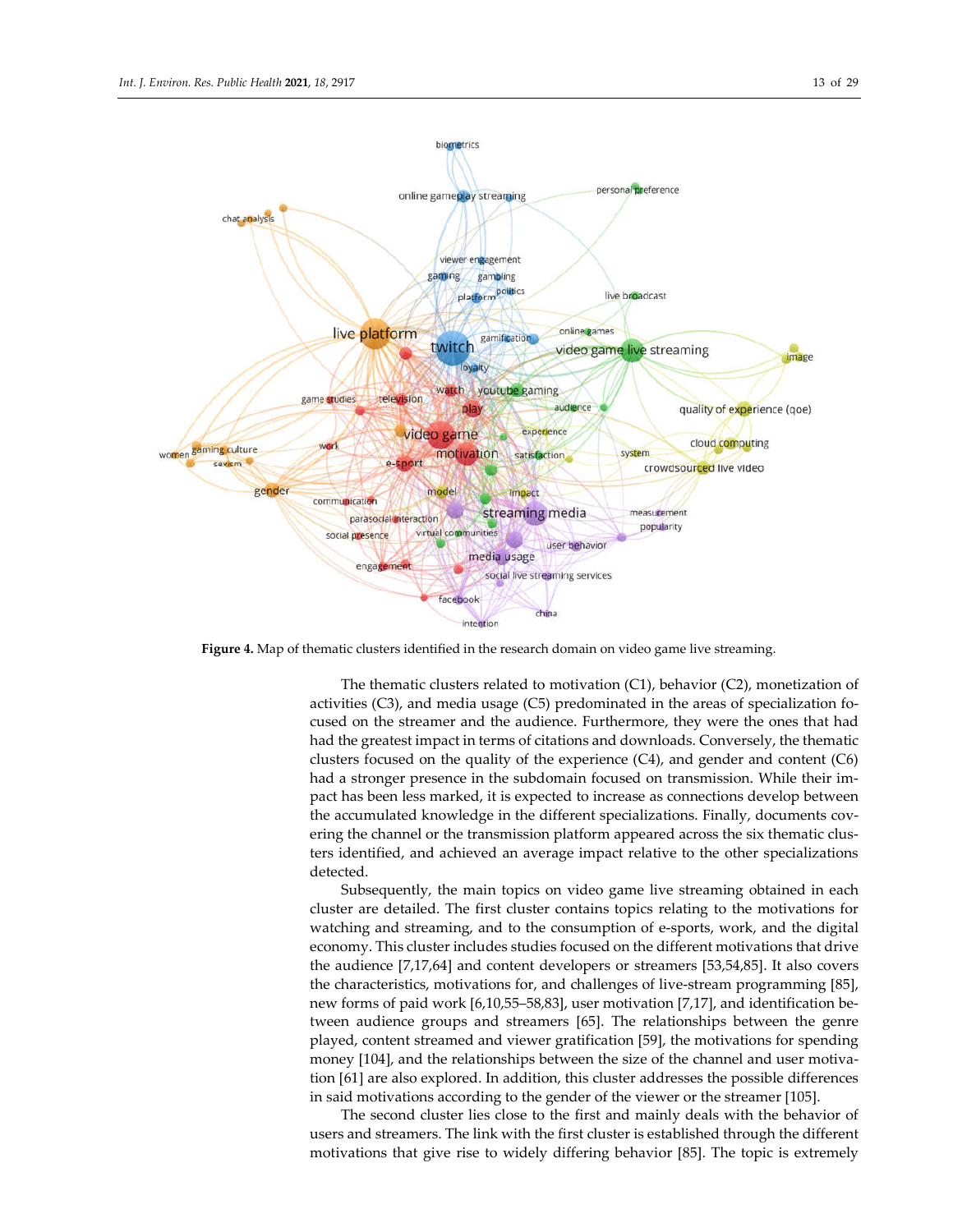complex as it relates to behaviors, for example, the intention to purchase and the sending of virtual gifts [100], the identification of paying viewers [107], subscription [68] and impulse buying [66], or wishful identification and emotional engagement as a predictor of many of these behaviors [70]. It also tackles viewers' information activities [18], or negative behavior such as online harassment [106], excessive use of live streaming services [67], aggressive attitudes in discourse or speech [116], and even the negative effects of streaming on streamer performance [99]. A distinctive subject within this cluster refers to the recommendation systems for choosing content [73] based on the users' behavior, preferences, or degree of engagement [96,143].

In the third cluster, which is aligned with the first two, the topics of the domain extend to the monetization of the activities of streamers and platforms [82,118]. It deals with topics such as user loyalty [63], covering the need for streamers to build and maintain audiences [102,128,129], activities that foster engagement [33], or systems to increase the number of viewers [129]. The cluster contains papers that develop tools to offer additional information to the user, thereby improving their experience and enhancing the connection between streamers and watchers [128]. We also found the most important theme of the sample analyzed, represented by the keyword Twitch, which was the one that appeared most frequently. This core term acts as a nexus linking the six thematic clusters identified. The topics covered relating to this popular live streaming platform are very varied and fundamental to live streaming research. The term Twitch features particularly strongly in the subdomain or specialization focused on analyzing platforms. In relation to this node, comparisons with other streaming platforms [88] have been carried out, subcultures of players and viewers have been identified [89], and shared patterns of media consumption and production have been analyzed, [52] as well as the similarities and differences with fast-consumed repositories [90] or with other types of "static" content distribution platforms such as YouTube and Netflix [91]. In addition, Twitch has served as a reference to analyze traffic patterns [92], examine its business model and impact on the video game industry [8], explore its potential in terms of marketing [109] and education [71], and study its content policies [119].

The fourth cluster brings together topics related to the quality of experience (QoE) [77,94,141] and its assessment, video quality [20,135,140,145], or cloud computing [16,75]. As can be seen in Figure 4, this thematic cluster lies slightly farther away from the others. This could indicate a certain disconnect between research focused on motivations and behaviors, and those studies that attempt to tackle problematic issues relating to live streaming. However, identifiable thematic connections appear through the nodes of Twitch and motivation. Figure 5 shows the four subdomains represented individually and indicates the connections detected. This cluster is especially relevant in research focused on optimizing transmission, and it is here where the majority of technical documents can be found. There is a wide variety of topics addressed and a wealth of related applications being developed. Among the topics that have been covered, we found the development of functionalities to enhance communication [134,137], immersive user experiences through the implementation of multi-view systems [93], resource allocation to facilitate adaptive live streaming [141], and the application of the streamer's biometric data to enhance the viewer's experience [79]. Another significant group of papers in this cluster dealt with how to reduce bandwidth overheads and operating costs [16,131,133,138], broadcast times and latency [19], or metrics to optimize video quality [20].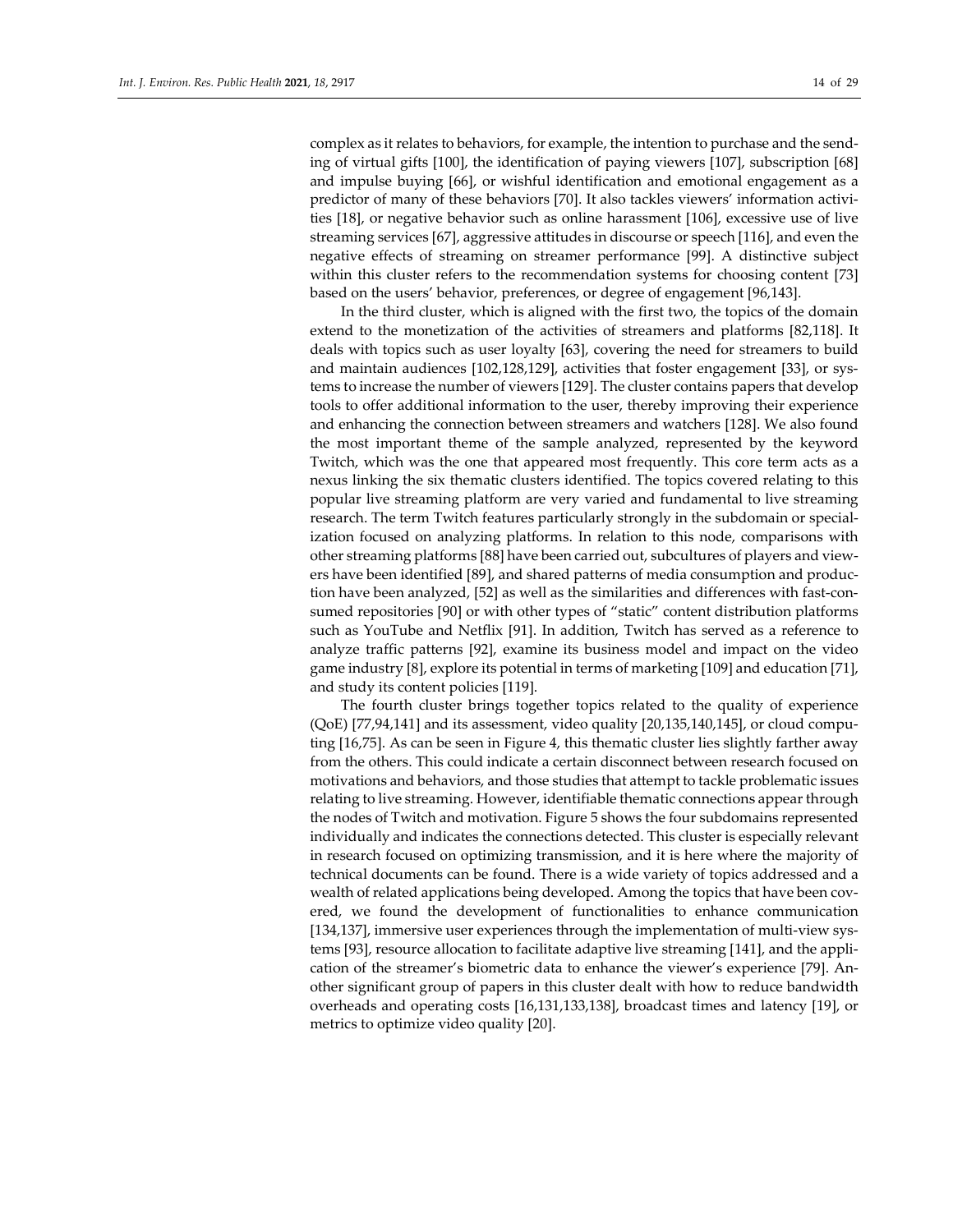

**Figure 5.** Connections between the different subdomains identified in the sample of documents.

The fifth cluster is linked to the social component of video game live streaming, media usage, and social media. The relationship with the first three clusters (C1, C2, C3) relates to the terminology used by Gros, Wanner, Hackenholt, Zawadzki, and Knautz [17] and Zimmer, Scheibe, and Stock [18], who view video game live streaming services as a social network (SLSSs). This group is characterized by the emphasis on the community elements of media enjoyment [86], thus offering a vision of these platforms as a new means of social communication [9]. It addresses specific topics such as the use and popularity of complementary social networks like YouTube or Instagram to gain followers [102], or the commoditization of the viewer's social interaction while consuming media through gift-giving behaviors [112]. The general theme centers on the socio-motivational elements of uses and gratifications theory—that is, meeting new people, the search for interaction and social support, or feelings of belonging to a community [61]—or, as Lin, Bowman, Lin and Chen [62] point out, it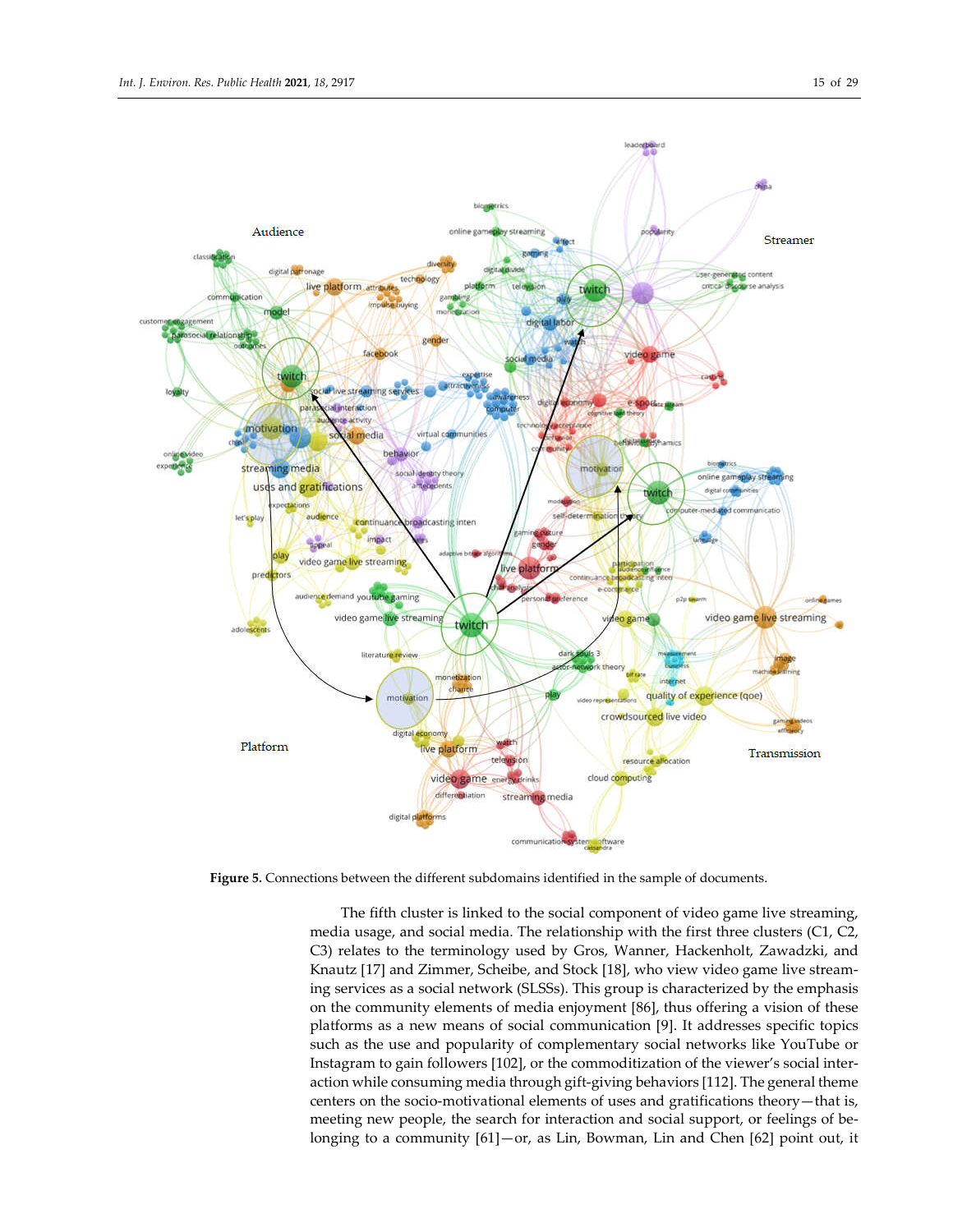deals with live streaming as a co-constructed social experience involving rich interactions between the content of the game, players, and viewers. Connections with the fourth and sixth cluster appear through studies focused on the popularity of live streaming channels [114] or spectator reactions [97].

The sixth cluster includes the most cross-cutting and current issues detected in all clusters, most notably the technology, the culture generated around live streaming communities, and more controversial matters related to gender, sexism, sexual content, and regulatory policies. In relation to the topic illustrated by the keyword "technology", it can be seen that it is overly general; however, this node appears aligned with some of the documents on the professionalization of streaming content [10,54]. The topic is therefore more associated with the use of technological tools, mainly on the side of the streamer—that is, with the use of technological tools to facilitate streaming [10]—although it also extends to the use of fraudulent techniques such as chatbots to simulate an audience [78]. Furthermore, cultural aspects feature strongly in almost all of the research as these elements represent a substantial component of the studies on video games [52]. Such studies approach the topic from two perspectives. On one hand, there are descriptive studies, for example, Churchill and Xu [89] discussed subcultures of gamers represented in live streaming—casual, SpeedRunners, and competitive. On the other hand, some studies have delved into more contentious issues such as racism online [120], or discrimination on the basis of physical appearance or sex [123]. This cluster also includes all the topics related to gender issues, for example, the role played by gender when it comes to streaming [84] or doing e-sports [127]. It also shows connections with emerging issues such as content moderation [124], the processes giving rise to toxic technocultural discourse [125], or the analysis of user guides and the thin line separating freedom of expression from the use or abuse of inappropriate content [122].

# **4. Future Research Agenda**

This article presents an exhaustive literature review carried out using the PRISMA protocol. The combination with BPNA and the science mapping of the most significant research topics represents the first attempt at a comprehensive approach to video game live streaming research. After reviewing 111 documents, the results pointed to the communication process as the central axis around which the study of this new mass phenomenon revolves. It was thus possible to adopt the elements of the model proposed by Shannon [21] to identify the structure of this nascent research domain [45,46]. The findings revealed four specializations or subdomains: studies focused on the transmitter or streamer; the receiver or the audience; the channel or platform; and the transmission process. These four specializations add to the accumulated knowledge through the development of six core themes that emerge: motivations, behaviors, monetization of activities, quality of experience, use of social networks and media, and gender issues. In line with the findings of the meta-review, we can see the emergence of interesting new directions and ample opportunities for future research, which are discussed below.

Relating to the audience, three basic dimensions have been studied: information, entertainment, and socializing [17]; these refer to the benefits perceived by the viewer, according to theories grounded in behavioral studies such as the uses and gratifications theory [7,11,17,18,59–64]. Among the most significant findings is the fact that the search for information is positively associated with the number of hours spent viewing video games [59]; indeed, it is one of the strongest predictors of the use of live streaming platforms [64]. It has also been found that social integration predicts subscription behavior [59] and that the viewer's identification with streamers and audience groups is positively linked to the intention to continue watching live streams [65]. Furthermore, studies have uncovered connections between the genre of video games played, the content streamed, and the viewer's gratification [60]; motivations and money spent [104]; and the size of the channel and viewers' social engagement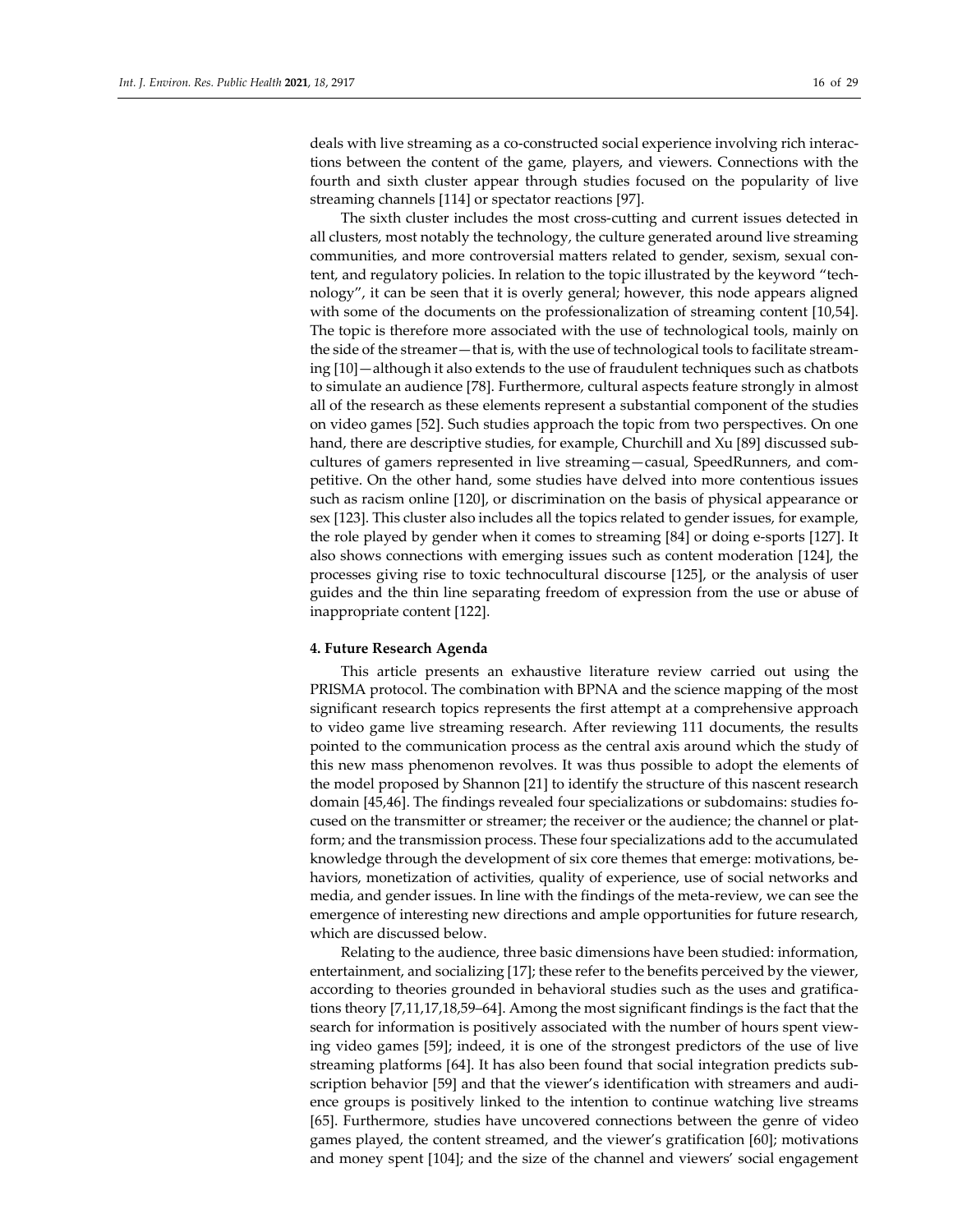[61]. Another notable aspect are the links between social issues and the use of streaming platforms [86]. However, although viewer motivation was one of the most extensively-analyzed topics in the sample, most of the related studies revealed certain contradictions among the findings, which point to the need for further study and to consider other variables that may influence viewer motivation [11,27]. A clear example is the possible differences in motivation according to the gender of users or streamers. In this regard, Gros, Hackenholt, Zawadzki, and Wanner [104] found that gender did not seem to play an important role in the motivations for use and money spent. Similarly, other studies found no moderating effects of sex on the motivations for the use of streaming platforms [64]. However, there have been some studies that attest to clear differences depending on whether a viewer is watching a source from the same gender or different gender in terms of credibility [105], comments made and received in the field of e-sports and beyond [33,127], and even in the way of sending or receiving messages [84]. Therefore, there is a need to delve deeper into the debate on sources of motivation, with more in-depth theoretical and empirical exploration. The related models developed have to be applied in different cultural contexts, and new variables widely used in the field of video game studies need to be incorporated [150].

Regarding the streamer, we found studies exploring the characteristics, behaviors, and challenges of live programming, revealing that streamers are motivated by the desire to share knowledge, socialize, and build identities online, taking on challenges related to the tools available and maintaining viewer engagement [85]. In this vein, Zhao, Chen, Cheng, and Wang [53] and Torhonen, Sjoblom, Hassan, and Hamari [54] examined the motivations for creating content, distinguishing between intrinsic motivations—enjoyment and socializing—and extrinsic motivations—associated with work activities such as earning an income or gaining prestige—although it seems that the latter are still less important drivers of content creation. Aligned with this theme, we observed the emergence of a core of significant studies that approached live streaming as a new form of paid work [10,58]. They explored the way in which the activity was carried out and the tools available for professionalizing this hobby [10], affective and immaterial labor on these platforms including being friendly, soliciting donations, building a community and engaging audiences [83], and even the economic and inclusion opportunities for people with disabilities and other health issues [57]. This line of research seems especially interesting; indeed Guarriello [56] calls for studies to focus on people who are willing to give up secure, traditional jobs in order to turn their hobby into a profession without any kind of social safety net, and ultimately commit to continuous streaming. In this regard, it has been observed throughout the review that there are hardly any studies from the field of management or business, and very rarely has any research focused on this labor activity as a way of starting a business and entering the labor market [55]. Accordingly, there is a need to gain a better understanding of this issue with new approaches from these areas, to incorporate approaches such as the careers perspective [151], and to analyze transitions from other activities to streaming and vice versa. In turn, in the research focusing on the streamer, we found quantitative empirical evidence and attempts to explore certain issues on the horizon such as how these new professionals manage success and failure [58].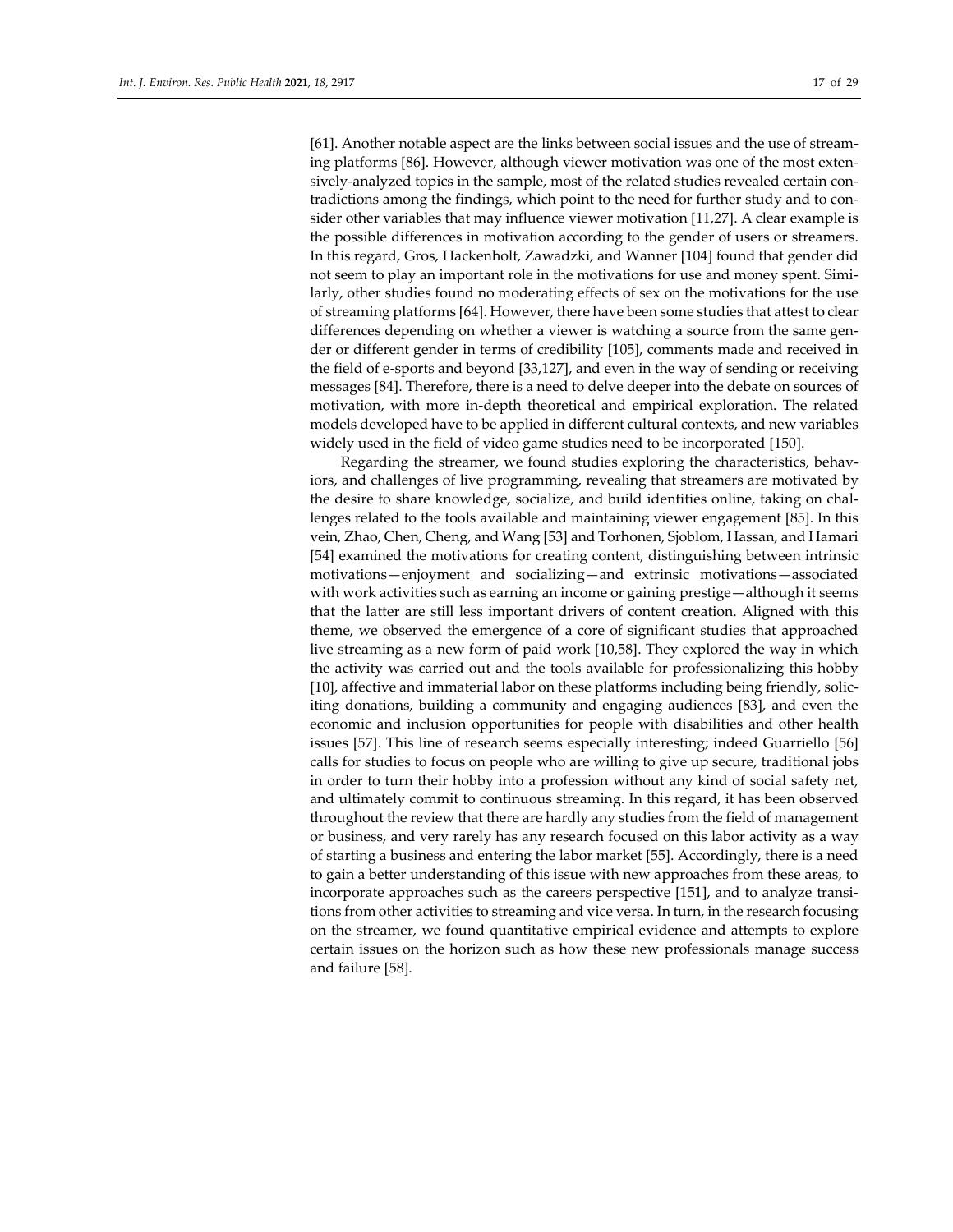Relating to the research on platforms, it was shown that live streaming has become a novel hybrid of conventional television, YouTube, and a social network, whose main (though not entire) content is video games. As Chen and Xiong [117] revealed, we are witnessing dizzying changes in the different business models, most significantly regarding the transitions to other types of content. New live channels for music, sports, travel, gaming, education, and even academic research are continually emerging [115]. From this perspective, managing the diversification of activities [152] is one of the most important challenges for the future. Although the major impact of the current pandemic on live streaming has yet to be fully gauged, professionals from other fields have already capitalized on the channels provided by these platforms to release music albums or perform world premieres; examples include the Code Orange album release on Twitch [153] or the live-streamed Travis Scott concert in Fortnite. It remains to be seen how copyright [144] or sponsorship [68] will be managed from now on. The opening up of content, and the professionalization of activities with the arrival of influencers from other fields represents a challenge for the platforms' strategic communication [154]. We have yet to see how potential cross-platform "brain drain" will be managed in the future, or how content policies will be adapted [119]. Another aspect of particular interest that has not been widely analyzed thus far is the evolution of the relationship between the video game industry and the live streaming industry [155].

Finally, as far as streaming itself is concerned, the possibilities are extraordinary. In the near future, a great deal of attention will be paid to the subscription models for cloud gaming platforms such as Stadia, Xcloud, or Amazon Luna, which offer catalogues of video games and incorporate functionalities that further facilitate live streaming. The management of communication and the broadcast of messages in group chats [111] pose new challenges: how to manage messages [121], the prediction of popular events, the use of emojis [97], or the information overload that will increasingly affect online group communication [113]. There are also certain unknowns regarding whether it will be possible to incorporate virtual reality into live streaming.

#### **5. Conclusions**

This review underlines the complex, multidisciplinary nature of the phenomenon of video game live streaming. The differences in citation patterns, methodologies, and theoretical frameworks used may stem from the different areas of research involved in each of the identified specializations, although they denote common characteristics of the research domain. Strong links were observed between subdomains centered on the streamer and the viewer; however, they appear to be somewhat disconnected from the specializations focused on the platforms and transmission processes. This disconnect will no doubt be resolved in the future as the volume of research increases and the related areas of knowledge are further democratized. The review of the documents in the sample provides a rigorous, detailed definition of live streaming services. This approach highlights the importance of gaining a greater theoretical understanding of the communication process and the interactivity entailed in this type of service. The review provides a significant reference for scholars interested in examining this new phenomenon.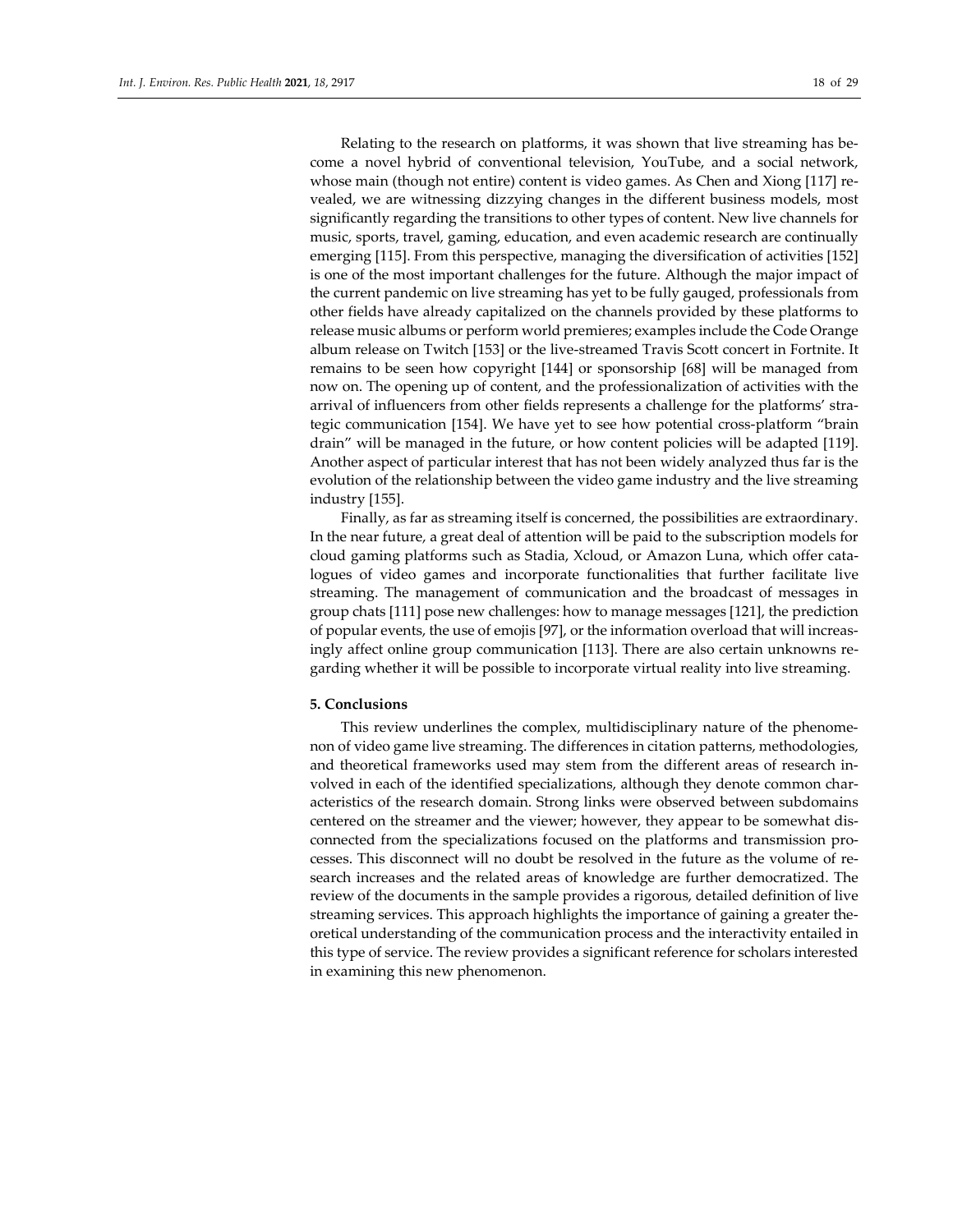Although research on the live streaming of video games is awakening academic interest, the theoretical contributions developed are still limited, from its definition of the phenomenon and the elements involved, to its meaning in a new cultural and media context. The approach proposed here does not pretend to be unique or exclusive; it has attempted, through the compilation of accumulated knowledge, to show the basis for future research. Future works will need to incorporate new theoretical approaches from the field of videogame studies (e.g., the fit that the discussion between narrative or ludology has for research on live streaming [156], or the search for authenticity through the videogame [157]). On the other hand, the analyzed documents place the communication process as the central axis for video game live streaming, however, the present communication model including video game streaming expands Shannon's perspective [21] used in our document classification. This insight, although limited, is a call for scholars in the field of communication, as this model has been criticized [158], expanded, and refined over the years, and as Al-Fedaghi [159] noted: *"Communication includes all aspects involved in the creation, export, import, and processing of artifacts used to link objects in the world. The study of communication encompasses all features of a communication system, including its technical, personal, social, and organizational forms"*, very much present elements in the live transmission of video games.

However, the results presented here are not free from limitations, which relate to the studies included in this review. The first limitation stems from the use of a single data source to obtain the final sample, which means relevant documents not indexed in the WoS were excluded. Although this was a self-imposed limitation to avoid mixing citation formats or subject categories, it opens the door to new analyses with other databases that can help test the findings obtained here. Second, although a rigorous procedure was employed in order to avoid possible biases, the coding of documents and their classification inevitably entails a certain degree of subjectivity that could distort some of the assessments. However, we believe that the combination of methods helps to minimize the impact. Third, this study presents a snapshot of the situation; the evolution of the research domain thus remains to be studied, calling for future reviews that can capture the dynamism of all the issues presented here.

We conclude that there is still a great deal of heterogeneity in the results obtained in the different thematic clusters and specializations identified. Given the increasing academic interest in live streaming services, there is a need to create a common basis for research that can guide theory and practice and enable interdisciplinary collaboration to support the future growth of this emerging research domain.

**Author Contributions:** Conceptualization, L.J.C.-R. and F.J.F.-G.; Methodology, L.J.C.-R. and G.A.M.-F.; Software, L.J.C.-R. and F.J.F.-G.; Formal analysis, L.J.C.-R., F.J.F.-G., and G.A.M.-F.; Data curation, G.A.M.-F. and F.J.F.-G.; Writing—original draft preparation, L.J.C.-R.; Writing—review and editing, F.J.F.-G.; Supervision, F.J.F.-G. and G.A.M.-F.; Project administration, L.J.C.-R. and F.J.F.-G. All authors have read and agreed to the published version of the manuscript.

**Funding:** This research received no external funding.

**Institutional Review Board Statement:** Not applicable.

**Informed Consent Statement:** Not applicable.

**Data Availability Statement:** The data used to support the findings of this study are available from the corresponding author upon request.

**Conflicts of Interest:** The authors declare no conflicts of interest.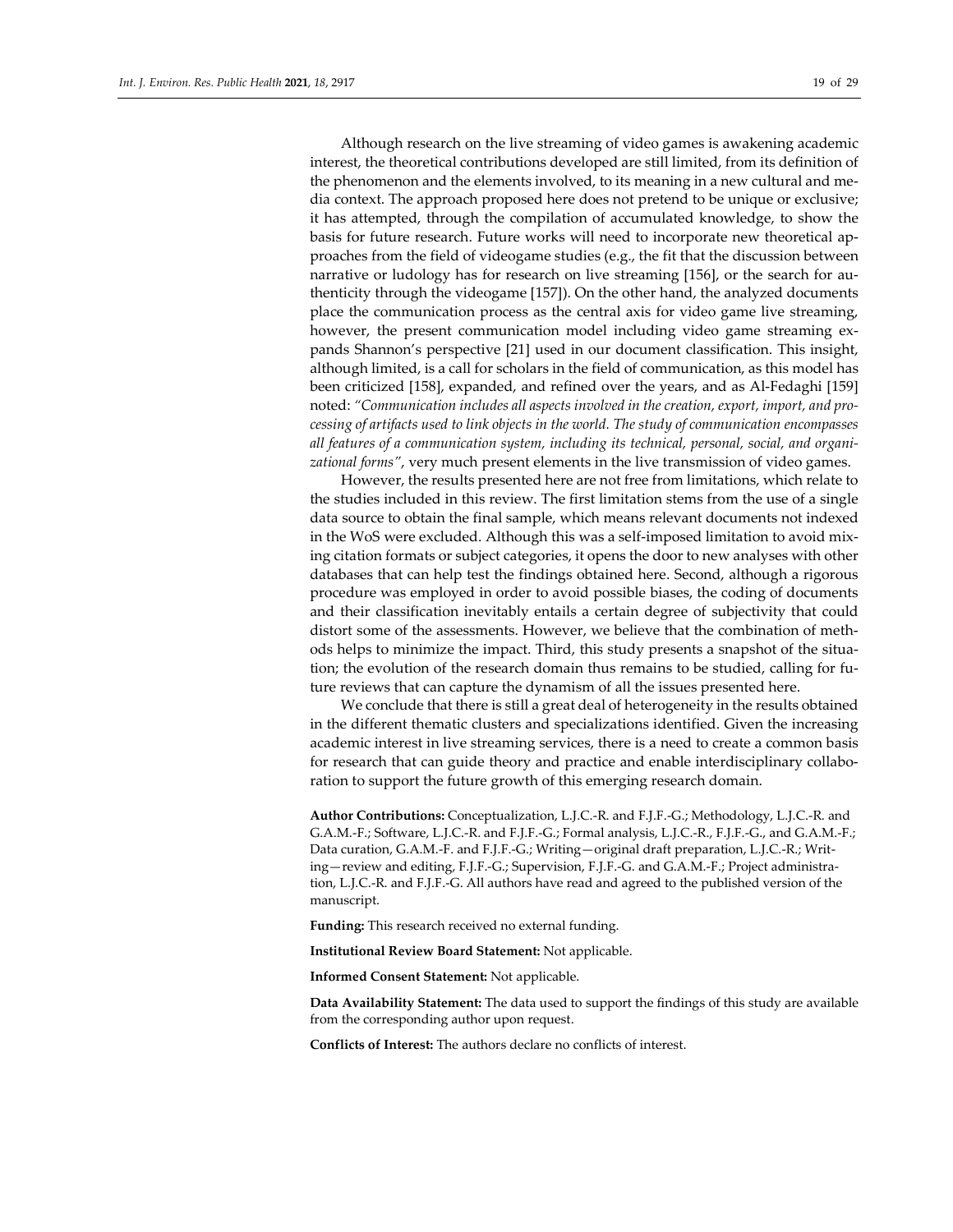#### **Appendix A** 1

# **Table A1.** Top ranking documents in each of the specializations or subdomains identified. 2

| Item    | Focus <sup>*</sup> | Method*                                                                           | <b>Theoretical Framework</b>                   | Goals                                                                                                                                                                                                   | Data                                                                                         | Rk. Cita-<br>tions | Rk.<br>Count<br>2013 | Rank<br>Count<br>180 d |
|---------|--------------------|-----------------------------------------------------------------------------------|------------------------------------------------|---------------------------------------------------------------------------------------------------------------------------------------------------------------------------------------------------------|----------------------------------------------------------------------------------------------|--------------------|----------------------|------------------------|
| $[53]$  | S                  | Qn<br>structural equation modeling                                                | self-determination theory                      | Determine the factors influencing live<br>streamers' intentions to continue broad-<br>casting on Twitch.                                                                                                | $n = 306$ Taiwanese live<br>streamers on Twitch                                              | 6                  | 5                    | 5                      |
| $[101]$ | S/A                | Qn<br>case study                                                                  | No definition provided. Previ-<br>ous Research | Analyze how the streamers and specta-<br>tors behave and further characterize the<br>live-streaming community.                                                                                          | a set of 54, 246, 484 tuples in<br>the format < user, channel,<br>date, time, action, chat > | 10                 | 87                   | 23                     |
| $[10]$  | S/A                | Q1<br>ethnographic                                                                | affordance theory                              | Identify what practices and elements in-<br>dividual Twitch streamers utilize and<br>what affordances these practices create<br>for the streamers and viewers.                                          | 100 different streamers on<br>Twitch                                                         | 16                 | 19                   | 24                     |
| $[7]$   | А                  | On<br>structural equation modeling                                                | uses and gratifications theory                 | Examine why people watch eSports on<br>the Internet.                                                                                                                                                    | people who have watched eS-<br>ports online ( $n = 888$ )                                    | $\mathbf{1}$       | $\mathbf{1}$         | $\mathbf{1}$           |
| $[59]$  | A                  | Qn<br>structural equation modeling                                                | uses and gratifications theory                 | Study the general gratifications that peo-<br>ple derive from watching online stream-<br>ing content and the differences in vari-<br>ous streaming content.                                             | $n = 1091$ users                                                                             | 2                  | 15                   | 3                      |
| [61]    | A                  | Qn<br>Multiple and ordinal linear re-<br>gression analyses                        | uses and gratifications theory                 | Explore social motivations and types of<br>Twitch live-stream engagement and how<br>the relationship between live-stream<br>viewer motivations and indicators of en-<br>gagement vary by channel sizes. | $n = 2227$ Twitch users                                                                      | 3                  | 2                    |                        |
| $[52]$  | P/A/S              | M<br>Descriptive Statistics and<br><b>Nvivo</b>                                   | multidisciplinary framework                    | Examine the relationships among pro-<br>duction, consumption and practice on<br>Twitch.tv                                                                                                               | $n = 16$ live streaming videos/<br>$n = 96$ Twitch users                                     | 9                  | 30                   | 6                      |
| $[71]$  | P/A/S              | On<br>laboratory experimental de-<br>sign/analysis of covariance                  | Cognitive load theory                          | Examine the efficacy of Twitch as a<br>learning platform.                                                                                                                                               | $n = 350$ participants                                                                       | 14                 | 42                   | 17                     |
| $[91]$  | P/A                | Tc<br>Python crawler / Descriptive<br>statistics/graph construction<br>techniques | No definition provided. Previ-<br>ous Research | Explore the Twitch infrastructure to un-<br>derstand how it manages live streaming<br>delivery to an Internet-wide audience.                                                                            | <b>API</b> Twitch                                                                            | 17                 | 49                   | 52                     |
| [112]   | T/A                | Qn<br>logistic and negative binomial<br>regressions                               | No definition provided. Previ-<br>ous Research | Study the effect of viewer engagement<br>on gifting items to a streamer in a live<br>video streaming.                                                                                                   | 2,294,837 viewers over a<br>three-month period                                               | 7                  | 8                    | 9                      |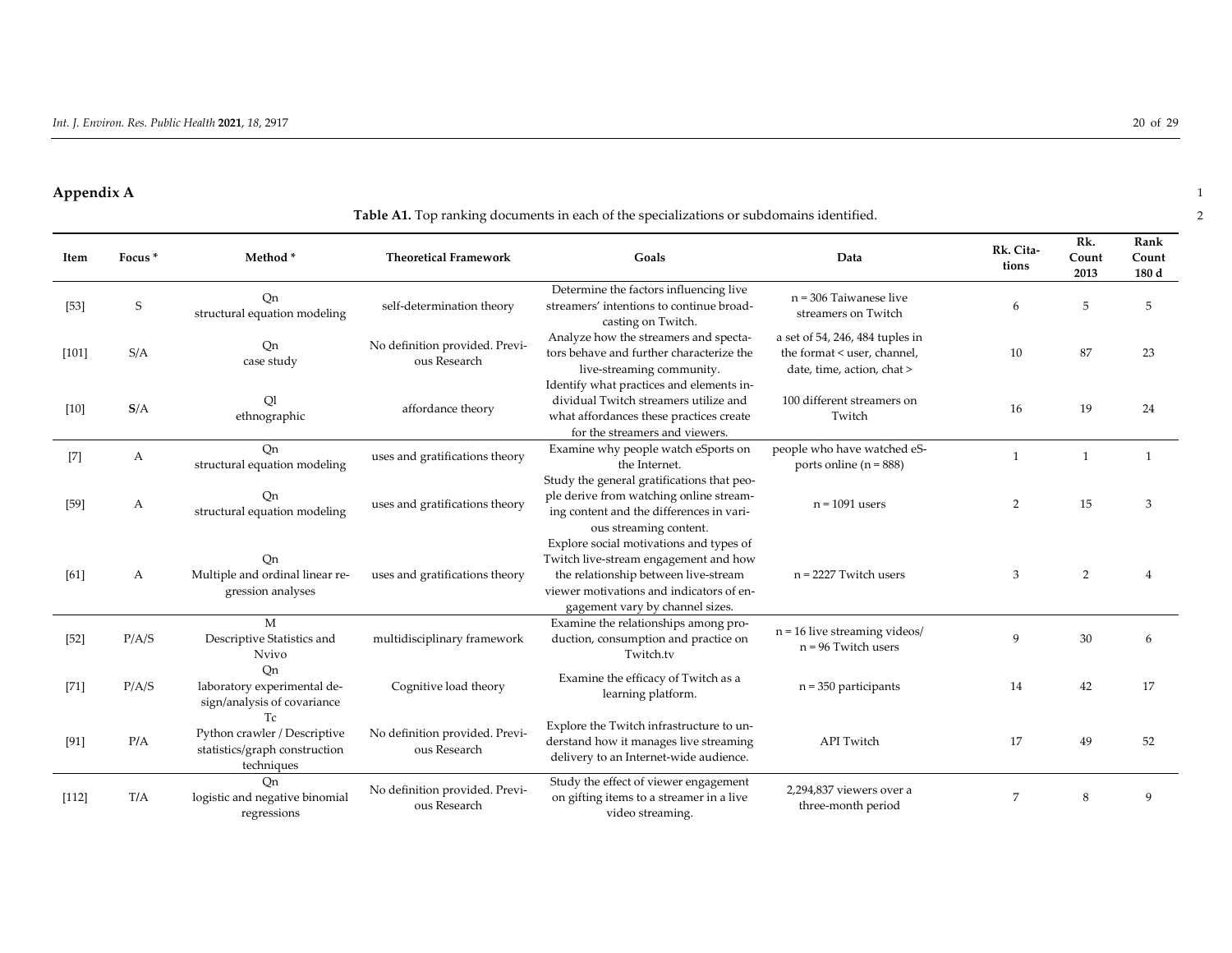| $[16]$  | Тc<br>Operational Cost Model/Delay<br>Model/QoE Model/cost-effec-<br>tive online algorithm | Lyapunov optimization the-<br>ory              | Examine the problem of cost-effective<br>adaptive live game video streaming<br>from the perspective of CLGVS service<br>providers. | Twitch Dataset to simulate<br>the behaviors of gamers and<br>viewers | 14 | 34 | 31 |
|---------|--------------------------------------------------------------------------------------------|------------------------------------------------|------------------------------------------------------------------------------------------------------------------------------------|----------------------------------------------------------------------|----|----|----|
|         | Multi-column transcription                                                                 |                                                | Determine what a transcript should look<br>like in order to systematically account                                                 |                                                                      |    |    |    |
|         | scheme, which includes the                                                                 |                                                | for the activity and the cross-modal com-                                                                                          | $n = 6$ streamers 12 h of re-                                        |    |    |    |
| $[121]$ | broadcaster's spoken language<br>& embodied conduct, the audi-                             | No definition provided. Previ-<br>ous Research | munication between broadcaster and au-<br>dience.                                                                                  | cording (Three popular<br>games: League of Legends,                  | 10 | 63 | 22 |
|         | ence's written chat messages as                                                            |                                                | Determine how the unfolding of the ac-                                                                                             | FIFA and World of Warcraft)                                          |    |    |    |
|         | well as an annotation of game                                                              |                                                | tivity influences the cross-modal dis-                                                                                             |                                                                      |    |    |    |
|         | events                                                                                     |                                                | course during online live streaming.                                                                                               |                                                                      |    |    |    |

\* Focus = Transmitter/Streamer (S), Receiver/Audience (A), Platform (P), Transmission (T); Method **=** quantitative (Qn), qualitative (Ql), mixed (M), technical studies (Tc). 3

# **Table A2.** Journal of publication, journal quartile and citation index in Web of Science (WoS) core collection. 4

| Doc                                   | Journal/Conference/Book                                                      | JCR Category */Quartile or Book/Conference                                                                                                                                    | WoS<br>Core        |
|---------------------------------------|------------------------------------------------------------------------------|-------------------------------------------------------------------------------------------------------------------------------------------------------------------------------|--------------------|
|                                       |                                                                              |                                                                                                                                                                               | Collection **      |
| $[10,59 - 61,65,69 - 71]$             | Computers in Human Behavior                                                  | Psychology, Experimental (Q1)/Psychology, Multidisciplinary (Q1)                                                                                                              | <b>SSCI</b>        |
| [93, 117, 145]                        | <b>IEEE</b> Access                                                           | Computer Science, Information (Q1)/ Engineering, Electrical & Electronic (Q1)/Telecommunica-<br>tions $(Q2)$                                                                  | SCIE               |
| [16, 114, 148]                        | IEEE Transactions on Circuits and Systems<br>for Video Technology            | Engineering, electrical & electronic (Q1)                                                                                                                                     | <b>SCIE</b>        |
| [9,57,58]                             | Information Communication & Society                                          | Communication (Q1)/Sociology (Q1)                                                                                                                                             | <b>SSCI</b>        |
| [80, 96, 149]                         | Multimedia Tools and Applications                                            | Computer Science, Information Systems (Q3)/Computer Science, software engineering (Q2)/Com-<br>puter Science, Theory & methods (Q2)/Engineering, electrical & electronic (Q2) | SCIE               |
| [56, 119, 126]                        | New Media & Society                                                          | Communication (Q1)                                                                                                                                                            | <b>SSCI</b>        |
| [17, 18, 91, 104, 111, 133, 136, 142] | Lecture notes in computer science (Proceed-<br>ings papers)                  | Computer Science, Theory & Methods (Q4)                                                                                                                                       | CPCIS/CPCI<br>SS&H |
| [90, 95]                              | ACM Transactions on Multimedia Compu-<br>ting Communication and Applications | Computer Science, Information Systems (Q2)/Computer Science, Software Engineering (Q1)/Com-<br>puter Science, Theory & Methods (Q1)                                           | SCIE               |
| [98]                                  | <b>Computer Networks</b>                                                     | Computer Science, Hardware & Architecture (Q2)/Computer Science, Information Systems<br>(Q2)/Engineering, Electrical & Electronic (Q2)/Telecommunications (Q2)                | SCIE               |
| [55, 84]                              | Convergence the international Journal of Re-<br>search into New Media        | Communication (Q2)                                                                                                                                                            | <b>SSCI</b>        |
| $[123]$                               | Critical Studies in Media Communication                                      | Communication (Q2)                                                                                                                                                            | <b>SSCI</b>        |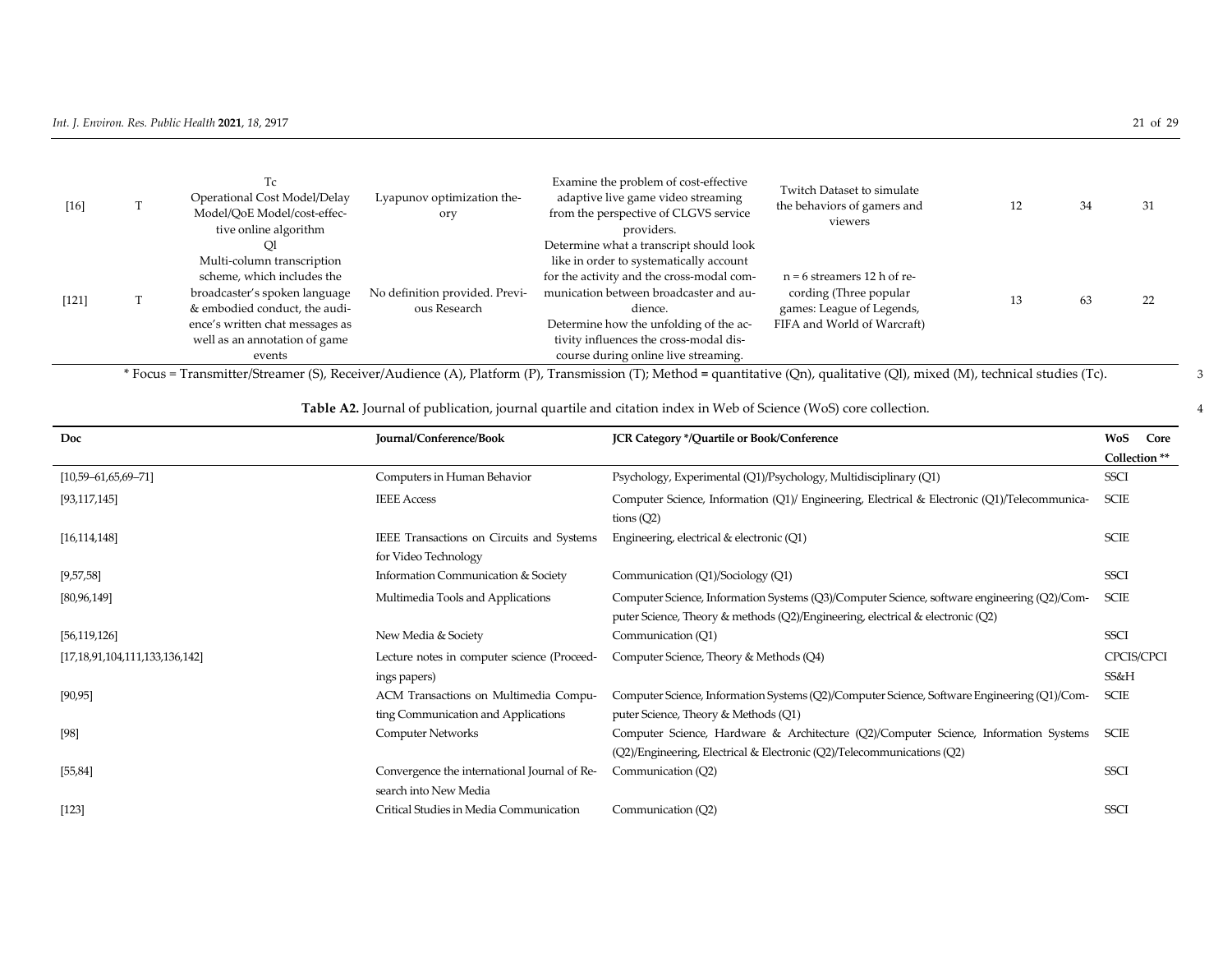| [125]     | Discourse Studies in the Cultural Politics of Education & Educational Research (Q2)<br>Education |                                                                                                                                                               | <b>SSCI</b>      |
|-----------|--------------------------------------------------------------------------------------------------|---------------------------------------------------------------------------------------------------------------------------------------------------------------|------------------|
| $[62]$    | <b>Entertainment Computing</b>                                                                   | Computer Science, Cybernetics (Q4/Computer Science, interdisciplinary (Q4)/Computer Science,<br>software engineering (Q3)                                     | <b>SSCI/SCIE</b> |
| [86,99]   | Games and Culture                                                                                | Communication (Q3)/Cultural Studies (Q1)                                                                                                                      | SSCI/A&HCI       |
| [19, 138] | <b>IEEE Transactions on Multimedia</b>                                                           | Computer Science, Information systems (Q1)/Computer Science, software engineering (Q1)/Tele-<br>communications (Q1)                                           | <b>SCIE</b>      |
| $[76]$    | IEEE-ACM Transactions on Networking                                                              | Computer Science, Hardware & Architecture (Q1)/Computer Science, theory & methods (Q1)/En-<br>gineering, Electrical & Electronic (Q2)/Telecommunications (Q2) | <b>SCIE</b>      |
| $[72]$    | <b>Information Visualization</b>                                                                 | Computer Science, software engineering (Q3)                                                                                                                   | <b>SSCI/SCIE</b> |
| [118]     | <b>International Gambling Studies</b>                                                            | Substance Abuse (Q2)                                                                                                                                          | <b>SSCI</b>      |
| [11,64]   | International Journal of Environmental Re-<br>search and Public Health                           | Environmental Sciences (Q2)/Public, Environmental & Occupational Health (Q1)/Public, Environ-<br>mental & Occupational Health (Q2)                            | <b>SSCI/SCIE</b> |
| $[20]$    | International Journal of Network Manage-<br>ment                                                 | Computer Science, Information Systems (Q4)/Telecommunications (Q4)                                                                                            | <b>SCIE</b>      |
| [7,54]    | <b>Internet Research</b>                                                                         | Business (Q1)/Computer Science, Information Systems (Q1)/Telecommunications (Q1)                                                                              | SSCI/SCIE        |
| $[67]$    | Journal of Behavioral Addictions                                                                 | Psychiatry (Q1)                                                                                                                                               | SSCI/SCIE        |
| $[75]$    | Journal of Cloud Computing Advances Sys-<br>tems and Applications                                | Computer Science, information systems (Q2)                                                                                                                    | <b>SCIE</b>      |
| [141]     | Journal of Network and Computer Applica-<br>tions                                                | Computer Science, Hardware & Architecture (Q1)/Computer Science, Interdisciplinary Applica-<br>tions (Q1)/Computer Science, Software Engineering (Q1)         | <b>SCIE</b>      |
| [121]     | Journal of Pragmatics                                                                            | Linguistics (Q2)                                                                                                                                              | SSCI/A&HCI       |
| [105]     | Journal of Research in Interactive Marketing                                                     | Business (Q2)                                                                                                                                                 | <b>SSCI</b>      |
| $[127]$   | Journal of Sport & Social Issues                                                                 | Hospitality, Leisure, Sport & Tourism (Q3)/Sociology (Q2)                                                                                                     | <b>SSCI</b>      |
| [8]       | Media Culture & Society                                                                          | Communication (Q2)/Sociology (Q2)                                                                                                                             | <b>SSCI</b>      |
| [81]      | Multilingua-Journal of Cross-Cultural and<br>Interlanguage Communication                         | Linguistics (Q3)                                                                                                                                              | SSCI/A&HCI       |
| [139]     | Peer-to-Peer Networking and Applications                                                         | Computer Science Information Systems (Q2)/Telecommunications (Q2)                                                                                             | <b>SCIE</b>      |
| $[33]$    | PLOS One                                                                                         | Multidisciplinary Sciences (Q2)                                                                                                                               | SSCI/SCIE        |
| [109]     | Public Health Nutrition                                                                          | Nutrition & Dietetics (Q2)/Public Environmental & Occupational Health (Q2)                                                                                    | <b>SSCI/SCIE</b> |
| [113]     | Royal Society Open Science                                                                       | Multidisciplinary Sciences (Q2)                                                                                                                               | <b>SSCI/SCIE</b> |
| [115]     | Science                                                                                          | Multidisciplinary Sciences (Q2)                                                                                                                               | <b>SSCI/SCIE</b> |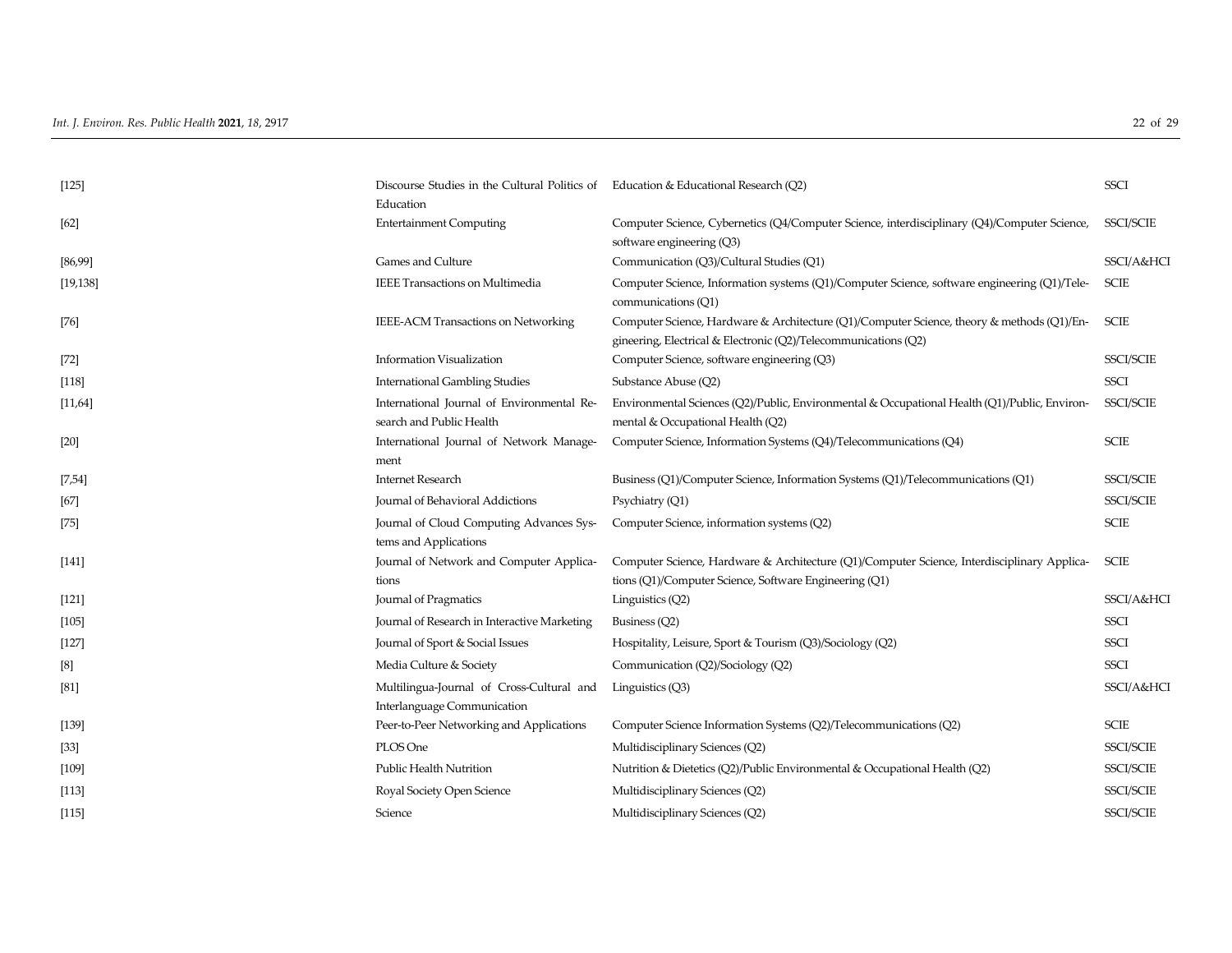| $[82]$                                                       | Social Media + Society                   | Communication (O1)                                                                                                                                                                                                 | <b>SSCI</b>      |
|--------------------------------------------------------------|------------------------------------------|--------------------------------------------------------------------------------------------------------------------------------------------------------------------------------------------------------------------|------------------|
| [66]                                                         | Sustainability                           | Environmental Sciences (O2)/Environmental Studies (O2)/Green & Sustainable Science & Technol-                                                                                                                      | <b>SSCI/SCIE</b> |
|                                                              |                                          | ogy (Q3)/Green & Sustainable Science & Technology (Q3)                                                                                                                                                             |                  |
| [53, 112]                                                    | Telematics and Informatics               | Information Science & Library Science (Q1)                                                                                                                                                                         | <b>SSCI</b>      |
| $[83]$                                                       | Television & New Media                   | Communication (O4)                                                                                                                                                                                                 | SSCI/A&HCI       |
| [63]                                                         | Cyberpsychology Behavior and Social Net- | Psychology, social (Q2)                                                                                                                                                                                            | <b>SSCI</b>      |
|                                                              | working                                  |                                                                                                                                                                                                                    |                  |
| $[52]$                                                       | Journal of Gaming and Virtual Worlds     | $\overline{\phantom{a}}$                                                                                                                                                                                           | <b>ESCI</b>      |
| $[120]$                                                      | <b>Book: Digital Sociologies</b>         | Book chapter                                                                                                                                                                                                       | BCISS&H          |
| [6,23,68,73,74,77-79,85,87-89,92,94,97,100-103,106-          | Conferences                              | Proceedings papers                                                                                                                                                                                                 | CPCIS/CPCI       |
| 108,110,116,122,124,128-132,134,135,137,140,143,144,146,147] |                                          |                                                                                                                                                                                                                    | SS&H             |
|                                                              |                                          | * JCR=Journal Citation Report; ** SSCI:Social Sciences Citation Index; SCIE: Science Citation Index Expanded; A&HCI: Arts & Humanities Citation Index; BSCISS&H: Book Citation Index Social Sciences & Humanities; |                  |

CPCIS: Conference Proceedings Citation Index Science; CPCISS&H: Conference Proceedings Citation Index Social Science & Humanities 6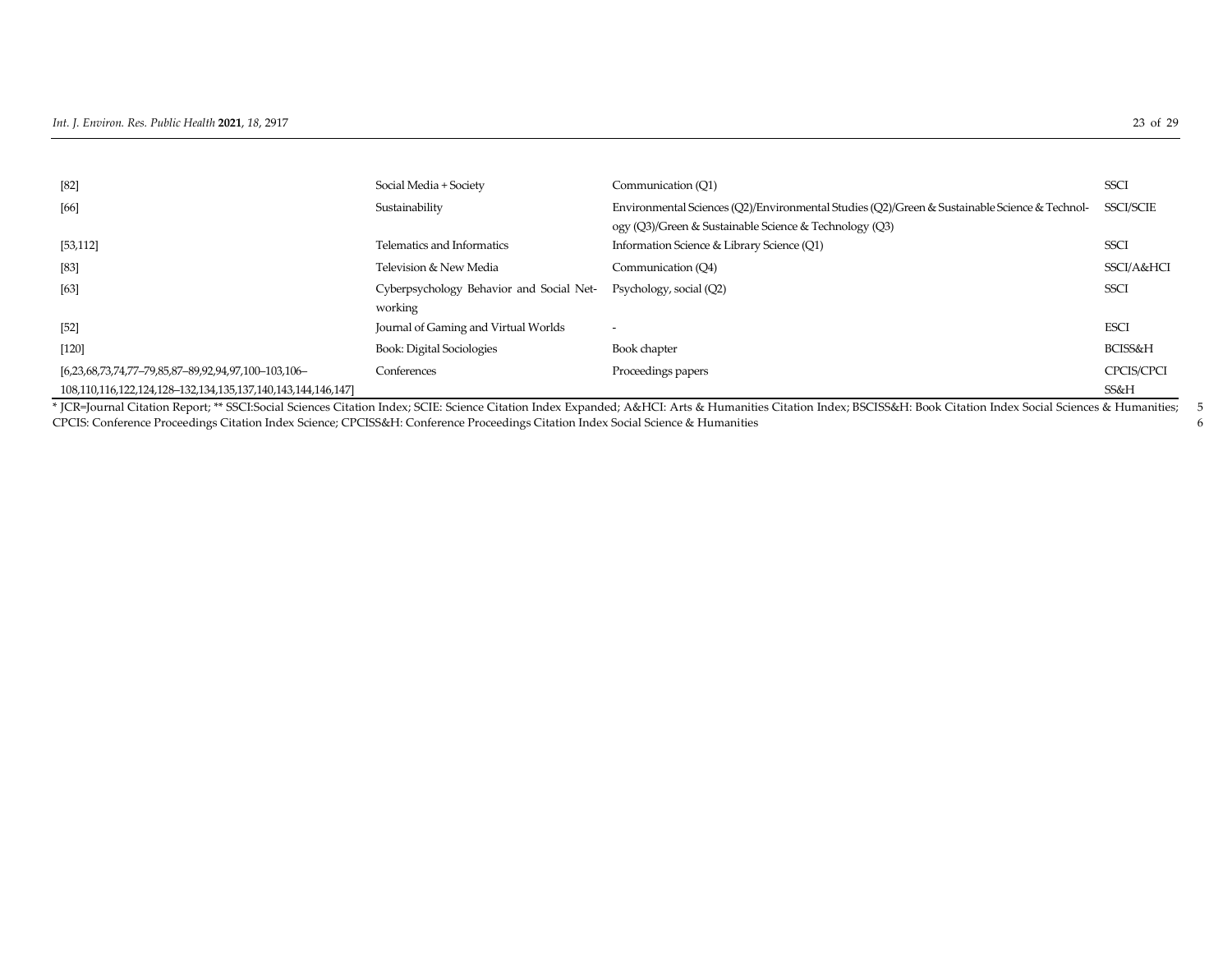#### **References**

- 1. Banyai, F.; Griffiths, M.D.; Kiraly, O.; Demetrovics, Z. The Psychology of Esports: A Systematic Literature Review. *J. Gamb. Stud.*  **2019**, *35*, 351–365.
- 2. Bowman, N.D. *Video Games: A Medium That Demands Our Attention*; Routledge, 2018. Available online: https://content.taylorfrancis.com/books/download?dac=C2017-0-60447-6&isbn=9781351235259&format=googlePreviewPdf (accessed on 11 March 2021).
- 3. Martin, C.B.; Deuze, M. The Independent Production of Culture: A Digital Games Case Study. *Games Cult.* **2009**, *4*, 276–295.
- 4. Cole, H.; Griffiths, M.D. Social interactions in massively multiplayer Online role-playing gamers. *Cyberpsychol. Behav.* **2007**, *10*, 575–583.
- 5. Snodgrass, J.G.; Dengah, H.J.F.; Polzer, E.; Else, R. Intensive online videogame involvement: A new global idiom of wellness and distress. *Transcult. Psychiatry* **2019**, *56*, 748–774.
- 6. Kempe-Cook, L.; Sher, S.T.H.; Su, N.M. *Behind the Voices: The Practice and Challenges of Esports Casters*; Association Computing Machinery: New York, NY, USA 2019.
- 7. Hamari, J.; Sjoblom, M. What is eSports and why do people watch it? *Internet Res.* **2017**, *27*, 211–232.
- 8. Johnson, M.; Woodcock, J. The impacts of live streaming and Twitch.tv on the video game industry. *Media Cult. Soc.* **2019**, *41*, 670–688.
- 9. Spilker, H.S.; Ask, K.; Hansen, M. The new practices and infrastructures of participation: How the popularity of Twitch. tv challenges old and new ideas about television viewing. *Inf. Commun. Soc.* **2018**, *23*, 605–620.
- 10. Sjoblom, M.; Torhonen, M.; Hamari, J.; Macey, J. The ingredients of Twitch streaming: Affordances of game streams. *Comput. Hum. Behav.* **2019**, *92*, 20–28.
- 11. Li, Y.; Wang, C.L.; Liu, J. A Systematic Review of Literature on User Behavior in Video Game Live Streaming. *Int. J. Environ. Res. Public Health* **2020**, *17*, 21.
- 12. Hamilton, W.A.; Garretson, O.; Kerne, A. Streaming on twitch: Fostering participatory communities of play within live mixed media. In Proceedings of the 32nd Annual ACM Conference on Human Factors in Computing Systems, Toronto, ON, Canada, 26 April–1 May 2014; pp. 1315–1324.
- 13. Kaytoue, M.; Silva, A.; Cerf, L.; Meira, W., Jr.; Raïssi, C. Watch Me Playing, I Am a Professional: A First Study on Video Game Live Streaming. In Proceedings of the 21st International Conference on World Wide Web, Lyon, France, 16–20 April 2012; pp. 1181–1188.
- 14. Cesar, P.; Geerts, D. Past, present, and future of social TV: A categorization. In Proceedings of the 2011 IEEE consumer communications and networking conference (CCNC), Las Vegas, NV, USA, 9–12 January 2011; pp. 347–351.
- 15. Cha, M.; Kwak, H.; Rodriguez, P.; Ahn, Y.-Y.; Moon, S. I tube, you tube, everybody tubes: Analyzing the world's largest user generated content video system. In Proceedings of the 7th ACM SIGCOMM Conference on Internet Measurement, San Diego, CA, USA, 24–26 October 2007; pp. 1–14.
- 16. Zheng, Y.H.; Wu, D.; Ke, Y.H.; Yang, C.; Chen, M.; Zhang, G.Q. Online Cloud Transcoding and Distribution for Crowdsourced Live Game Video Streaming. *IEEE Trans. Circuits Syst. Video Technol.* **2017**, *27*, 1777–1789.
- 17. Gros, D.; Wanner, B.; Hackenholt, A.; Zawadzki, P.; Knautz, K. World of Streaming. Motivation and Gratification on Twitch. In *Social Computing and Social Media: Human Behavior, Pt I*; Meiselwitz, G., Ed.; Springer International Publishing Ag: Cham, Switzerland, 2017; Volume 10282, pp. 44–57.
- 18. Zimmer, F.; Scheibe, K.; Stock, W.G. A Model for Information Behavior Research on Social Live Streaming Services (SLSSs). In *International Conference on Social Computing and Social Media*; Technologies and Analytics; Meiselwitz, G., Ed.; Springer International Publishing: Cham, Switzerland, 2018; pp. 429–448.
- 19. Ma, X.Q.; Zhang, C.; Liu, J.C.; Shea, R.; Fu, D. Live Broadcast With Community Interactions: Bottlenecks and Optimizations. *IEEE Trans. Multimed.* **2017**, *19*, 1184–1194.
- 20. Barman, N.; Zadtootaghaj, S.; Schmidt, S.; Martini, M.G.; Miller, S. An objective and subjective quality assessment study of passive gaming video streaming. *Int. J. Netw. Manag.* **2020**, *30*, 16.
- 21. Shannon, C.E. A Mathematical Theory of Communication. *Bell Syst. Tech. J.* **1948**, *27*, 379–423.
- 22. Moher, D.; Shamseer, L.; Clarke, M.; Ghersi, D.; Liberati, A.; Petticrew, M.; Shekelle, P.; Stewart, L.A.; Grp, P.-P. Preferred reporting items for systematic review and meta-analysis protocols (PRISMA-P) 2015 statement. *Syst. Rev.* **2015**, *4*, 9.
- 23. Harpstead, E.; Rios, J.S.; Seering, J.; Hammer, J. Toward a Twitch Research Toolkit: A Systematic Review of Approaches to Research on Game Streaming. In Proceedings of the Annual Symposium on Computer-Human Interaction in Play, Barcelona, Spain, 22–25 October, 2019; pp. 111–119.
- 24. Liberati, A.; Altman, D.G.; Tetzlaff, J.; Mulrow, C.; Gøtzsche, P.C.; Ioannidis, J.P.A.; Clarke, M.; Devereaux, P.J.; Kleijnen, J.; Moher, D. The PRISMA statement for reporting systematic reviews and meta-analyses of studies that evaluate healthcare interventions: Explanation and elaboration. *BMJ* **2009,** *339*, b2700.
- 25. van Eck, N.J.; Waltman, L. Software survey: VOSviewer, a computer program for bibliometric mapping. *Scientometrics* **2010**, *84*, 523–538.
- 26. Cobo, M.J.; López-Herrera, A.G.; Herrera-Viedma, E.; Herrera, F. An approach for detecting, quantifying, and visualizing the evolution of a research field: A practical application to the Fuzzy Sets Theory field. *J. Informetr.* **2011**, *5*, 146–166.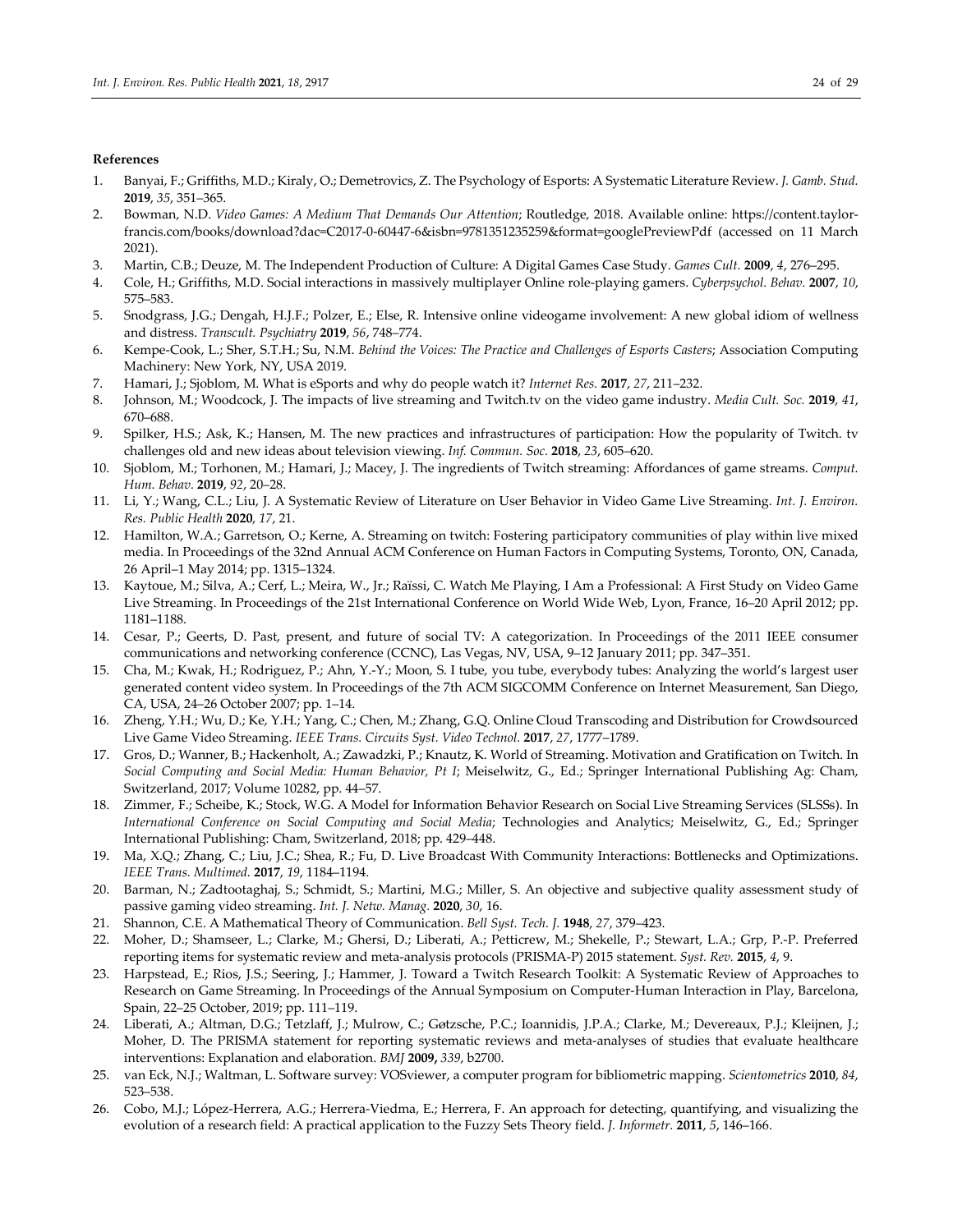- 27. Cabeza-Ramírez, L.J.; Cañizares, S.M.S.; Fuentes-García, F.J. From bibliometrics to entrepreneurship: A study of studies. **2020,** *43*, e268. Available online: http://redc.revistas.csic.es/index.php/redc/article/view/1293 (accessed on 11 March 2021).
- 28. Zupic, I.; Cater, T. Bibliometric Methods in Management and Organization. *Organ. Res. Methods* **2015**, *18*, 429–472.
- 29. Onwuegbuzie, A.; Wilcox, A.; Gonzales, V.; Hoisington, S.; Lambert, J.; Jordan, J.; Aleisa, M.; Benge, C.; Wachsmann, M.; Valle, R. Collaboration patterns among mixed researchers: A multidisciplinary examination. *Int. J. Mult. Res. Approaches* **2018**, *10*, 437– 457.
- 30. Pare, G.; Tate, M.; Johnstone, D.; Kitsiou, S. Contextualizing the twin concepts of systematicity and transparency in information systems literature reviews. *Eur. J. Inform. Syst.* **2016**, *25*, 493–508.
- 31. Wang, R.; DeMaria, S.; Goldberg, A.; Katz, D. A Systematic Review of Serious Games in Training Health Care Professionals. *Simul. Healthc.-J. Soc. Simul. Healthc.* **2016**, *11*, 41–51.
- 32. Harzing, A.-W.; Alakangas, S. Google Scholar, Scopus and the Web of Science: A longitudinal and cross-disciplinary comparison. *Scientometrics* **2016**, *106*, 787–804.
- 33. Wang, M.D.; Li, D. What motivates audience comments on live streaming platforms? *PLoS ONE* **2020,** *15*, e0231255.
- 34. Sale, J.E.M.; Lohfeld, L.H.; Brazil, K. Revisiting the quantitative-qualitative debate: Implications for mixed-methods research. *Qual. Quant.* **2002**, *36*, 43–53.
- 35. Hudson, S.E.; Mankoff, J. Concepts, Values, and Methods for Technical Human–Computer Interaction Research. In *Ways of Knowing in HCI*; Olson, J.S., Kellogg, W.A., Eds.; Springer: New York, NY, USA, 2014; pp. 69–93.
- 36. Borgman, C.L.; Furner, J. Scholarly communication and bibliometrics. *Annu. Rev. Inform. Sci. Technol.* **2002**, *36*, 3–72.
- 37. Hirsch, J.E. An index to quantify an individual's scientific research output that takes into account the effect of multiple coauthorship. *Scientometrics* **2010**, *85*, 741–754.
- 38. Sweileh, W.M. Global research trends of World Health Organization's top eight emerging pathogens. *Glob. Health* **2017**, *13*, 19.
- 39. Gutierrez-Salcedo, M.; Martinez, M.A.; Moral-Munoz, J.A.; Herrera-Viedma, E.; Cobo, M.J. Some bibliometric procedures for analyzing and evaluating research fields. *Appl. Intell.* **2018**, *48*, 1275–1287.
- 40. Alonso, S.; Cabrerizo, F.J.; Herrera-Viedma, E.; Herrera, F. h-Index: A review focused in its variants, computation and standardization for different scientific fields. *J. Informetr.* **2009**, *3*, 273–289.
- 41. Cabeza-Ramirez, L.J.; Sanchez-Canizares, S.; Fuentes-Garcia, F.J. Correlations between usage counts and citations in a sample of high impact documents about entrepreneurship. *Prof. Inf.* **2019**, *28*, 13.
- 42. Cabeza-Ramirez, L.J.; Sanchez-Canizares, S.M.; Fuentes-Garcia, F.J. Past Themes and Tracking Research Trends in Entrepreneurship: A Co-Word, Cites and Usage Count Analysis. *Sustainability* **2019**, *11*, 32.
- 43. Chen, X.W.; Li, J.P.; Sun, X.L.; Wu, D.S. Early identification of intellectual structure based on co-word analysis from research grants. *Scientometrics* **2019**, *121*, 349–369.
- 44. Choi, J.; Yi, S.; Lee, K.C. Analysis of keyword networks in MIS research and implications for predicting knowledge evolution. *Inf. Manag.* **2011**, *48*, 371–381.
- 45. Hjorland, B.; Albrechtsen, H. Toward a new horizon in information science: Domain Analysis. *J. Am. Soc. Inf. Sci.* **1995**, *46*, 400– 425.
- 46. Hjorland, B.; Hartel, J. Afterword: Ontological, epistemological and sociological dimensions of domains. *Knowl. Organ.* **2003**, *30*, 239–245.
- 47. Shirmohammadi, M.; Mehdiabadi, A.H.; Beigi, M.; McLean, G.N. Mapping human resource development: Visualizing the past, bridging the gaps, and moving toward the future. *Hum. Resour. Dev. Q.* **2020**, 28, doi:10.1002/hrdq.21415.
- 48. Minguillo, D. Toward a New Way of Mapping Scientific Fields: Authors' Competence for Publishing in Scholarly Journals. *J. Am. Soc. Inf. Sci. Technol.* **2010**, *61*, 772–786.
- 49. Markoulli, M.P.; Lee, C.; Byington, E.; Felps, W.A. Mapping Human Resource Management: Reviewing the field and charting future directions. *Hum. Resour. Manag. Rev.* **2017**, *27*, 367–396.
- 50. Horban, O.; Martych, R.; Maletska, M. Phenomenon of Videogame Culture in Modern Society. *Stud. Warm.* **2019**, *56*, 123–135.
- 51. Steiner, E.; Xu, K. Binge-watching motivates change: Uses and gratifications of streaming video viewers challenge traditional TV research. *Convergence* **2020**, *26*, 82–101.
- 52. Gandolfi, E. To watch or to play, it is in the game: The game culture on Twitch.tv among performers, plays and audiences. *J. Gaming Virtual Worlds* **2016**, *8*, 63–82.
- 53. Zhao, Q.; Chen, C.D.; Cheng, H.W.; Wang, J.L. Determinants of live streamers' continuance broadcasting intentions on Twitch: A self-determination theory perspective. *Telemat. Inform.* **2018**, *35*, 406–420.
- 54. Torhonen, M.; Sjoblom, M.; Hassan, L.; Hamari, J. Fame and fortune, or just fun? A study on why people create content on video platforms. *Internet Res.* **2020**, *30*, 165–190.
- 55. Bingham, C.M. Talking about Twitch: Dropped Frames and a normative theory of new media production. *Convergence* **2020**, *26*, 269–286.
- 56. Guarriello, N.B. Never give up, never surrender: Game live streaming, neoliberal work, and personalized media economies. *New Media Soc.* **2019**, *21*, 1750–1769.
- 57. Johnson, M.R. Inclusion and exclusion in the digital economy: Disability and mental health as a live streamer on Twitch.tv. *Info. Commun. Soc.* **2019**, *22*, 506–520.
- 58. Johnson, M.R.; Woodcock, J. "It's like the gold rush': The lives and careers of professional video game streamers on Twitch.tv. *Info. Commun. Soc.* **2019**, *22*, 336–351.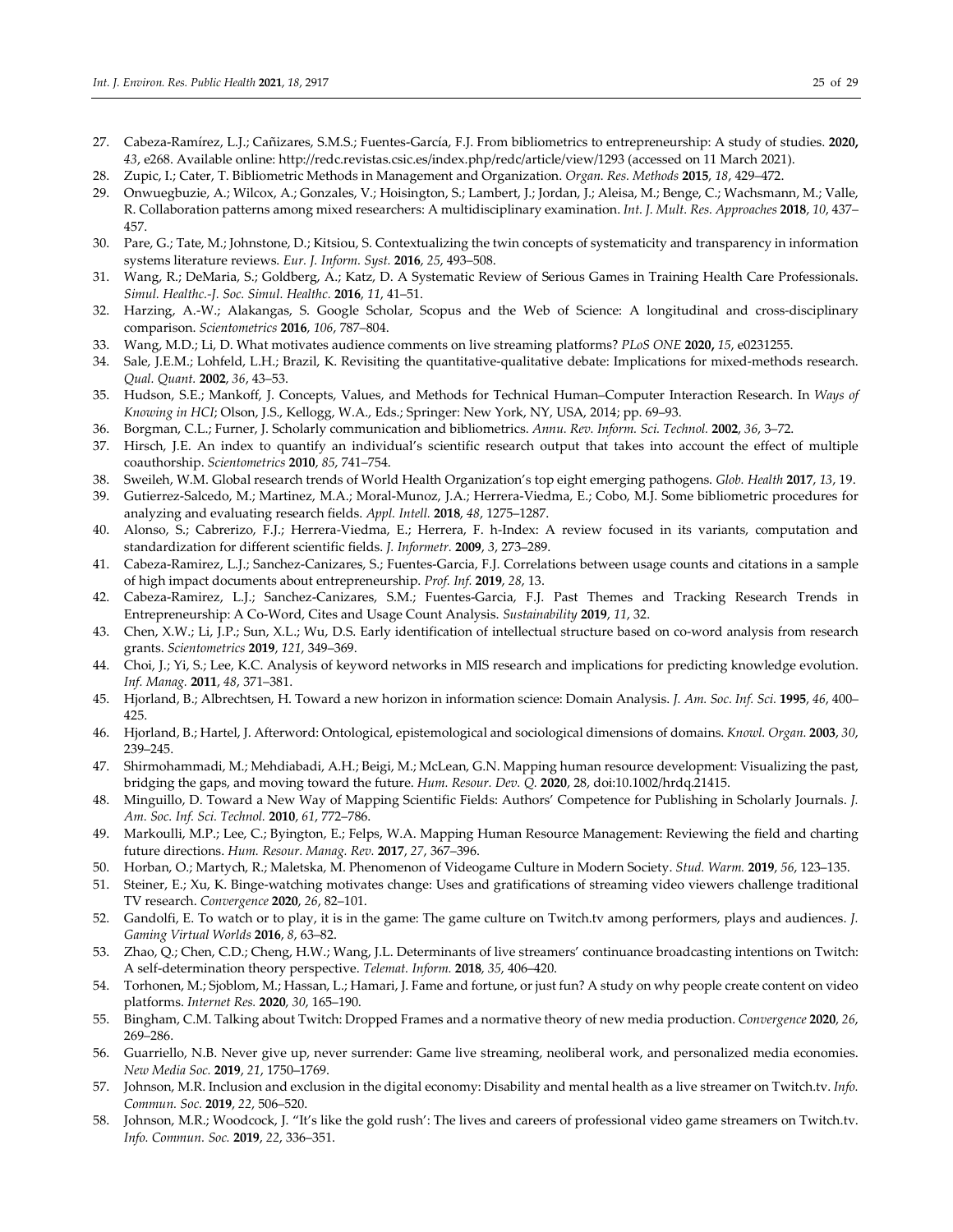- 59. Sjoblom, M.; Hamari, J. Why do people watch others play video games? An empirical study on the motivations of Twitch users. *Comput. Hum. Behav.* **2017**, *75*, 985–996.
- 60. Sjoblom, M.; Torhonen, M.; Hamari, J.; Macey, J. Content structure is king: An empirical study on gratifications, game genres and content type on Twitch. *Comput. Hum. Behav.* **2017**, *73*, 161–171.
- 61. Hilvert-Bruce, Z.; Neill, J.T.; Sjoblom, M.; Hamari, J. Social motivations of live-streaming viewer engagement on Twitch. *Comput. Hum. Behav.* **2018**, *84*, 58–67.
- 62. Lin, J.H.T.; Bowman, N.; Lin, S.F.; Chen, Y.S. Setting the digital stage: Defining game streaming as an entertainment experience. *Entertain. Comput.* **2019**, *31*, 8.
- 63. Hsu, C.L.; Lin, J.C.C.; Miao, Y.F. Why Are People Loyal to Live Stream Channels? The Perspectives of Uses and Gratifications and Media Richness Theories. *Cyberpsychology Behav. Soc. Netw.* **2020**, *23*, 351–356.
- 64. Cabeza-Ramirez, L.J.; Sanchez-Canizares, S.M.; Fuentes-Garcia, F.J. Motivations for the Use of Video Game Streaming Platforms: The Moderating Effect of Sex, Age and Self-Perception of Level as a Player. *Int. J. Environ. Res. Public Health* **2020**, *17*, 20.
- 65. Hu, M.; Zhang, M.L.; Wang, Y. Why do audiences choose to keep watching on live video streaming platforms? An explanation of dual identification framework. *Comput. Hum. Behav.* **2017**, *75*, 594–606.
- 66. Gong, X.X.; Ye, Z.L.; Liu, K.; Wu, N. The Effects of Live Platform Exterior Design on Sustainable Impulse Buying: Exploring the Mechanisms of Self-Efficacy and Psychological Ownership. *Sustainability* **2020**, *12*, 16.
- 67. Chen, C.Y.; Chang, S.L. Moderating effects of information-oriented versus escapism-oriented motivations on the relationship between psychological well-being and problematic use of video game live-streaming services. *J. Behav. Addict.* **2019**, *8*, 564–573.
- 68. Wohn, D.Y.; Jough, P.; Eskander, P.; Siri, J.S.; Shimobayashi, M.; Desai, P.; Assoc Comp, M. *Understanding Digital Patronage: Why Do People Subscribe to Streamers on Twitch?* Association Computing Machinery: New York, NY, USA, 2019; pp. 99–110.
- 69. Diwanji, V.; Reed, A.; Ferchaud, A.; Seibert, J.; Weinbrecht, V.; Sellers, N. Don't just watch, join in: Exploring information behavior and copresence on Twitch. *Comput. Hum. Behav.* **2020**, *105*, 11.
- 70. Lim, J.S.; Choe, M.J.; Zhang, J.; Noh, G.Y. The role of wishful identification, emotional engagement, and parasocial relationships in repeated viewing of live-streaming games: A social cognitive theory perspective. *Comput. Hum. Behav.* **2020**, *108*, 10.
- 71. Payne, K.; Keith, M.J.; Schuetzler, R.M.; Giboney, J.S. Examining the learning effects of live streaming video game instruction over Twitch. *Comput. Hum. Behav.* **2017**, *77*, 95–109.
- 72. Gandolfi, E. Enjoying death among gamers, viewers, and users: A network visualization of Dark Souls 3's trends on Twitch.tv and Steam platforms. *Inf. Vis.* **2018**, *17*, 218–238.
- 73. Yang, T.W.; Shih, W.Y.; Huang, J.L.; Ting, W.C.; Liu, P.C. A Hybrid Preference-Aware Recommendation Algorithm for Live Streaming Channels. In Proceedings of the 2013 Conference on Technologies and Applications of Artificial Intelligence, Taipei, Taiwan, 6–8 December 2013; IEEE: New York, NY, USA, pp. 188–193.
- 74. Bharadwaj, A.; Vemuri, K. An Online Game of Carrom with Live Video Feed of Co-player and Face-To-Face: Effect on Strike Response Time. In Proceedings of the International Games Innovation Conference, Rochester, NY, USA, 7–9 September 2012; IEEE: New York, NY, USA, 2012; pp. 19–22.
- 75. Paakkonen, P.; Heikkinen, A.; Aihkisalo, T. Online architecture for predicting live video transcoding resources. *J. Cloud Comput.- Adv. Syst. Appl.* **2019**, *8*, 24.
- 76. Wang, F.X.; Zhang, C.; Wang, F.; Liu, J.C.; Zhu, Y.F.; Pang, H.T.; Sun, L.F. DeepCast: Towards Personalized QoE for Edge-Assisted Crowdcast With Deep Reinforcement Learning. *IEEE-ACM Trans. Netw.* **2020**, *28*, 1255–1268.
- 77. Ray, D.; Kosaian, J.; Rashmi, K.V.; Seshan, S.; Assoc Comp, M. *Vantage: Optimizing Video Upload for Time-Shifted Viewing of Social Live Streams*; Association Computing Machinery: New York, NY, USA, 2019; pp. 380–393.
- 78. Jain, S.; Niranjan, D.; Lamba, H.; Shah, N.; Kumaraguru, P. *Characterizing and Detecting Livestreaming Chatbots*; Association Computing Machinery: New York, NY, USA, 2019; pp. 683–690.
- 79. Robinson, R.; Rubin, Z.; Segura, E.M.; Isbister, K. *All the Feels: Designing a Tool that Reveals Streamers' Biometrics to Spectators*; Association Computing Machinery: New York, NY, USA, 2017.
- 80. Chu, W.T.; Chou, Y.C. On broadcasted game video analysis: Event detection, highlight detection, and highlight forecast. *Multimed. Tools Appl.* **2017**, *76*, 9735–9758.
- 81. Graham, S.L. A wink and a nod: The role of emojis in forming digital communities. *Multilingua* **2019**, *38*, 377–400.
- 82. Johnson, M.R.; Woodcock, J. "And Today's Top Donator is": How Live Streamers on Twitch.tv Monetize and Gamify Their Broadcasts. *Soc. Med. Soc.* **2019**, *5*, 11.
- 83. Woodcock, J.; Johnson, M.R. The Affective Labor and Performance of Live Streaming on Twitch.tv. *Telev. New Media* **2019**, *20*, 813–823.
- 84. Zhang, G.; Hjorth, L. Live-streaming, games and politics of gender performance: The case of Nüzhubo in China. *Convergence*  **2019**, *25*, 807–825.
- 85. Alaboudi, A.; LaToza, T.D. An Exploratory Study of Live-Streamed Programming. In Proceedings of the 2019 Ieee Symposium on Visual Languages and Human-Centric Computing, Memphis, TN, USA, 14–18 October 2019; Smith, J.; Bogart, C.A.; Good, J.; Fleming, S.D., Eds.; IEEE: New York, NY, USA, 2019; pp. 5–13.
- 86. Wulf, T.; Schneider, F.M.; Beckert, S. Watching Players: An Exploration of Media Enjoyment on Twitch. *Games Cult.* **2018**, *15*, 328–346.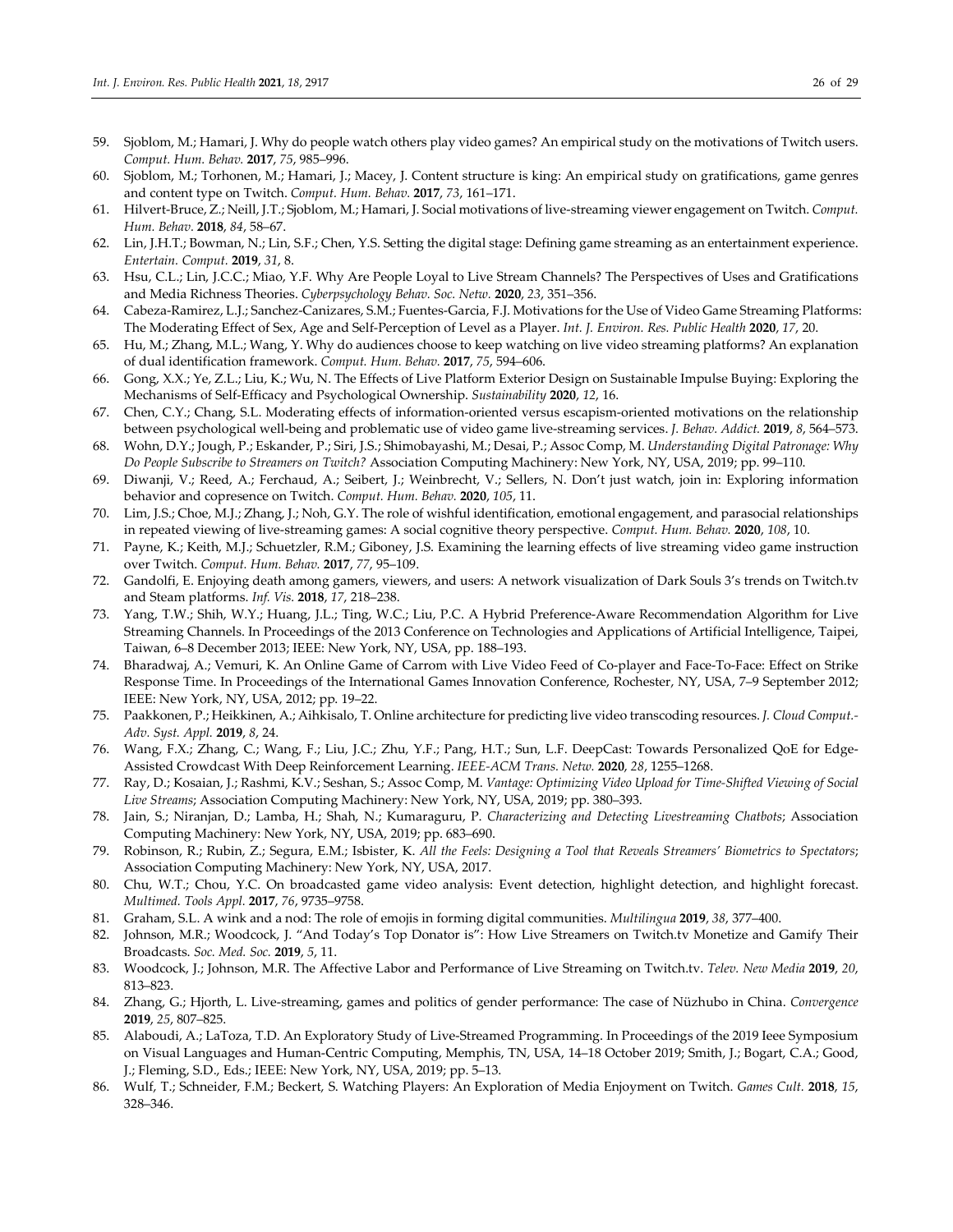- 87. Deng, J.; Cuadrado, F.; Tyson, G.; Uhlig, S. Behind the Game: Exploring the Twitch Streaming Platform. In Proceedings of the 2015 International Workshop on Network and Systems Support for Games, Zagreb, Croatia, 3–4 December 2015; IEEE: New York, NY, USA, 2015.
- 88. Stohr, D.; Li, T.; Wilk, S.; Santini, S.; Effelsberg, W. An Analysis of the YouNow Live Streaming Platform. In Proceedings of the 40th Local Computer Networks Conference Workshops (LCN Workshops), Clearwater Beach, FL, USA, 26–29 October 2015; IEEE: New York, NY, USA, 2015; pp. 673–679.
- 89. Churchill, B.C.B.; Xu, W. The Modem Nation: A First Study on Twitch.TV Social Structure and Player/Game Relationships. In Proceedings of the International Conferences on Big Data and Cloud Computing (BDCloud), Social Computing and Networking (SocialCom), Sustainable Computing and Communications (SustainCom) (BDCloud-SocialCom-SustainCom), Atlanta, GA, USA, 8–10 October 2016; IEEE: New York, NY, USA, 2016; pp. 223–228.
- 90. Jia, A.L.; Shen, S.Q.; Epema, D.H.J.; Iosup, A. When Game Becomes Life: The Creators and Spectators of Online Game Replays and Live Streaming. *ACM Trans. Multimed. Comput. Commun. Appl.* **2016**, *12*, 24.
- 91. Deng, J.; Tyson, G.; Cuadrado, F.; Uhlig, S. Internet Scale User-Generated Live Video Streaming: The Twitch Case. In *Passive and Active Measurement*; Kaafar, M.A., Uhlig, S., Amann, J., Eds.; Springer International Publishing Ag: Cham, Switzerland, 2017; Volume 10176, pp. 60–71.
- 92. Laterman, M.; Arlitt, M.; Williamson, C. A Campus-Level View of Netflix and Twitch: Characterization and Performance Implications. In Proceedings of the International Symposium on Performance Evaluation of Computer and Telecommunication Systems (SPECTS), Seattle, WA, USA, 9–12 July 2017; IEEE: New York, NY, USA, 2017.
- 93. Bilal, K.; Erbad, A.; Hefeeda, M. Crowdsourced Multi-View Live Video Streaming using Cloud Computing. *IEEE Access* **2017**, *5*, 12635–12647.
- 94. Bilal, K.; Erbad, A. Impact of Multiple Video Representations in Live Streaming: A Cost, Bandwidth, and QoE Analysis. In Proceedings of the 2017 IEEE International Conference on Cloud Engineering, Vancouver, BC, Canada, 4–7 April 2017; IEEE: New York, NY, USA, 2017; pp. 88–94.
- 95. Zhang, C.; Liu, J.C.; Wang, H.Y. Cloud-Assisted Crowdsourced Livecast. *ACM Trans. Multimed. Comput. Commun. Appl.* **2017**, *13*, 22.
- 96. Lin, C.Y.; Chen, H.S. Personalized channel recommendation on live streaming platforms. *Multimed. Tools Appl.* **2019**, *78*, 1999– 2015.
- 97. Kim, J.; Park, K.; Song, H.; Park, J.Y.; Cha, M. Learning How Spectator Reactions Affect Popularity on Twitch. In Proceedings of the 2020 IEEE International Conference on Big Data and Smart Computing, Busan, Korea, 19–22 February 2020; Lee, W., Chen, L., Moon, Y.S., Bourgeois, J., Bennis, M., Li, Y.F., Ha, Y.G., Kwon, H.Y., Cuzzocrea, A., Eds.; IEEE: New York, NY, USA, 2020; pp. 147–154.
- 98. Hu, Y.H.; Tian, Y.; Yang, W.; Wang, X.D.; Zhang, X.M. Content to cash: Understanding and improving crowdsourced live video broadcasting services with monetary donations. *Comput. Netw.* **2020**, *178*, 14.
- 99. Matsui, A.; Sapienza, A.; Ferrara, E. Does Streaming Esports Affect Players' Behavior and Performance? *Games Cult.* **2020**, *15*, 9–31.
- 100. Tu, W.; Yan, C.; Yan, Y.P.; Ding, X.; Sun, L.F. Who is Earning? Understanding and Modeling the Virtual Gifts Behavior of Users in Live Streaming Economy. In Proceedings of the Conference on Multimedia Information Processing and Retrieval (MIPR), Miami, FL, USA, 10–12 April 2018; IEEE: New York, NY, USA, 2018; pp. 118–123.
- 101. Nascimento, G.; Ribeiro, M.; Cerf, L.; Cesario, N.; Kaytoue, M.; Raissi, C.; Vasconcelos, T.; Meira, W. Modeling and Analyzing the Video Game Live-Streaming Community. In Proceedings of the 9th Latin American Web Congress, Minas Gerais, Brazil, 22–24 October 2014; pp. 1–9.
- 102. Arnett, L.; Netzorg, R.; Chaintreau, A.; Wu, E. *Cross-platform Interactions and Popularity in the Live-streaming Community*; Association Computing Machinery: New York, NY, USA, 2019.
- 103. Lessel, P.; Altmeyer, M.; Kruger, A. *Viewers' Perception of Elements Used in Game Live-Streams*; Association Computing Machinery: New York, NY, USA, 2015; pp. 59–68.
- 104. Gros, D.; Hackenholt, A.; Zawadzki, P.; Wanner, B. Interactions of Twitch Users and Their Usage Behavior. In *Social Computing and Social Media: Technologies and Analytics, Scsm 2018, Pt Ii*; Meiselwitz, G., Ed.; Springer International Publishing Ag: Cham, Switzerland, 2018; Volume 10914, pp. 201–213.
- 105. Todd Patricia, R.; Melancon, J. Gender and live-streaming: Source credibility and motivation. *J. Res. Interact. Mark.* **2018**, *12*, 79– 93.
- 106. Cai, J.; Wohn, D.Y. *What are Effective Strategies of Handling Harassment on Twitch? Users' Perspectives*; Association Computing Machinery: New York, NY, USA, 2019; pp. 166–170.
- 107. Kim, J.; Bae, K.; Park, E.; del Pobil, A.P. *Who will Subscribe to My Streaming Channel?: The Case of Twitch*; Association Computing Machinery: New York, NY, USA, 2019; pp. 247–251.
- 108. Tang, M.; Huang, J.W. How to Earn Money in Live Streaming Platforms?—A Study of Donation-Based Markets. In Proceedings of the IEEE Conference on Computer Communications, Paris, France, 29 April–2 May 2019; IEEE: New York, NY, USA, 2019; pp. 1558–1566.
- 109. Pollack, C.C.; Kim, J.; Emond, J.A.; Brand, J.; Gilbert-Diamond, D.; Masterson, T.D. Prevalence and strategies of energy drink, soda, processed snack, candy and restaurant product marketing on the online streaming platform Twitch. *Public Health Nutr.*  **2020**, *23*, 2793–2803.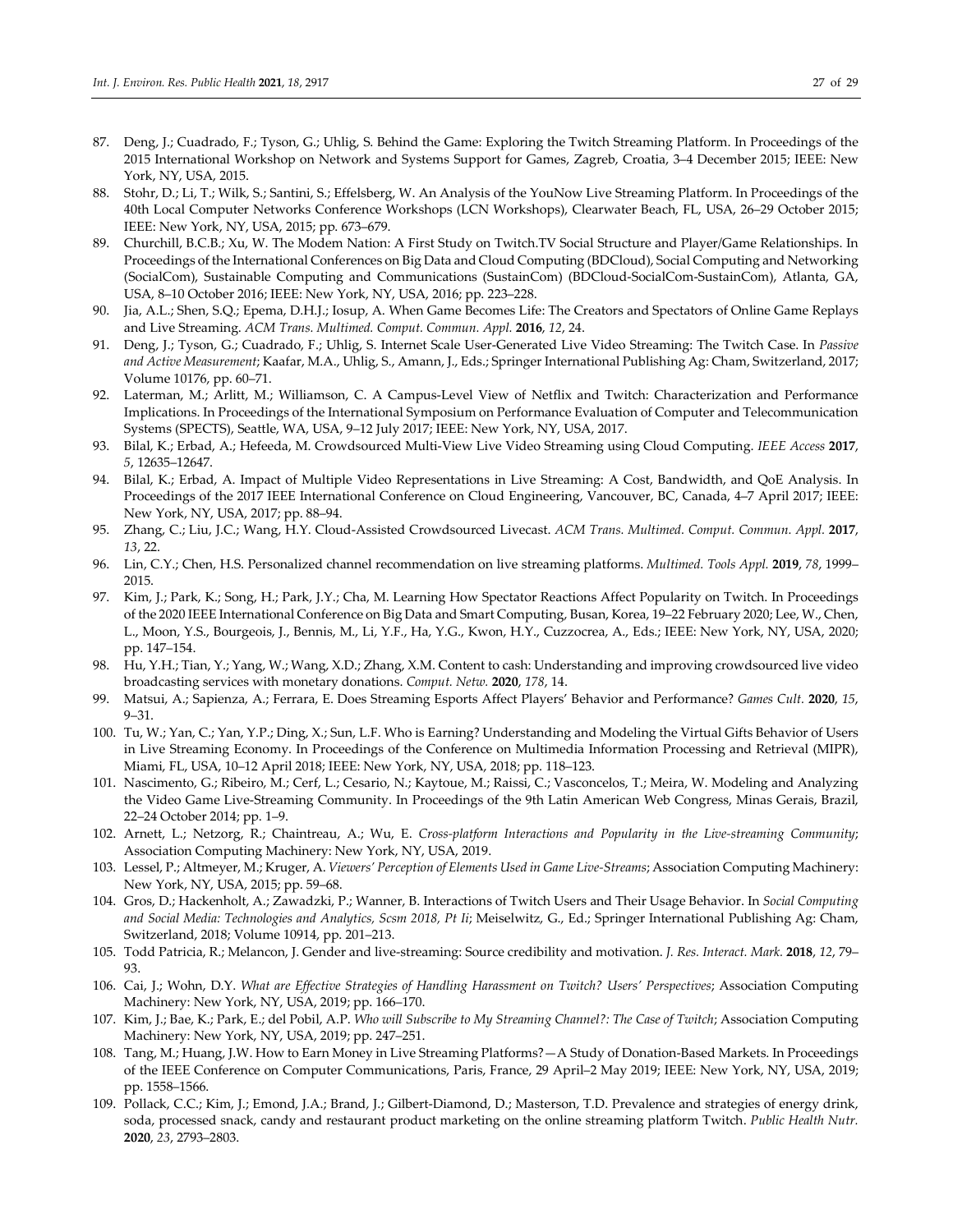- 110. Poyane, R. *Toxic communication during streams on Twitch.tv. The case of Dota 2*; Association Computing Machinery: New York, NY, USA, 2015; pp. 262–265.
- 111. Konstantinova, K.; Bulygin, D.; Okopny, P.; Musabirov, I. Online Communication of eSports Viewers: Topic Modeling Approach. In *Advances in Computer Entertainment Technology, Ace 2017*; Cheok, A.D., Inami, M., Romao, T., Eds.; Springer International Publishing Ag: Cham, Switzerland, 2018; Volume 10714, pp. 608–613.
- 112. Yu, E.; Jung, C.; Kim, H.; Jung, J. Impact of viewer engagement on gift-giving in live video streaming. *Telemat. Inform.* **2018**, *35*, 1450–1460.
- 113. Nematzadeh, A.; Ciampaglia, G.L.; Ahn, Y.Y.; Flammini, A. Information overload in group communication: From conversation to cacophony in the Twitch chat. *R. Soc. Open Sci.* **2019**, *6*, 14.
- 114. Wang, X.D.; Tian, Y.; Lan, R.H.; Yang, W.; Zhang, X.M. Beyond the Watching: Understanding Viewer Interactions in Crowdsourced Live Video Broadcasting Services. *IEEE Trans. Circuits Syst. Video Technol.* **2019**, *29*, 3454–3468.
- 115. Ather, S.H. Livestreaming science. *Science* **2019**, *365*, 292–292.
- 116. Selyutin, A. Aggressive speech behaviour in the discourse of game video blogs and streams. In *Iii Post Mass Media in the Modern Informational Society*; Viktorovna, Z.M., Ed.; Future Acad: Nicosia, Cyprus, 2019; Volume 66, pp. 273–278.
- 117. Chen, Y.S.; Xiong, F. The Business Model of Live Streaming Entertainment Services in China and Associated Challenges for Key Stakeholders. *IEEE Access* **2019**, *7*, 116321–116327.
- 118. Abarbanel, B.; Johnson, M.R. Gambling engagement mechanisms in twitch live streaming. *Int. Gambl. Stud.* **2020**, *20*, 393–413.
- 119. Ruberg, B. "Obscene, pornographic, or otherwise objectionable": Biased definitions of sexual content in video game live streaming. *New Media Soc.* **2020**, 19, doi:10.1177/1461444820920759.
- 120. Gray, K.L. *"They're just too urban": Black gamers streaming on Twitch*; Policy Press: Bristol, UK, 2017; pp. 355–368.
- 121. Recktenwald, D. Toward a transcription and analysis of live streaming on Twitch. *J. Pragmat.* **2017**, *115*, 68–81.
- 122. Cullen, A.L.L.; Ruberg, B. *Necklines and 'Naughty Bits': Constructing and Regulating Bodies in Live Streaming Community Guidelines*; Association Computing Machinery: New York, NY, USA, 2019.
- 123. Ruberg, B.; Cullen, A.L.L.; Brewster, K. Nothing but a "titty streamer": Legitimacy, labor, and the debate over women's breasts in video game live streaming. *Crit. Stud. Media Comm.* **2019**, *36*, 466–481.
- 124. Wohn, D.Y. *Volunteer Moderators in Twitch Micro Communities: How They Get Involved, the Roles They Play, and the Emotional Labor They Experience*; Association Computing Machinery: New York, NY, USA, 2019.
- 125. Ehret, C.; Ciklovan, L. How speculative designs produce new potentials for education research in digital culture. *Discourse* **2020**, *41*, 708–722.
- 126. Zolides, A. Gender moderation and moderating gender: Sexual content policies in Twitch's community guidelines. *New Media Soc.* **2020**, 17, doi:10.1177/1461444820942483.
- 127. Ruvalcaba, O.; Shulze, J.; Kim, A.; Berzenski, S.R.; Otten, M.P. Women's Experiences in eSports: Gendered Differences in Peer and Spectator Feedback During Competitive Video Game Play. *J. Sport Soc. Issues* **2018**, *42*, 295–311.
- 128. Robinson, R.; Isbister, K.; Rubin, Z. *All the Feels: Introducing Biometric Data to Online Gameplay Streams*; Association Computing Machinery: New York, NY, USA, 2016; pp. 261–267.
- 129. Browne, J.T.; Batra, B.; Assoc Comp, M. *Twickle: Growing Twitch Streamer's Communities Through Gamification of Word-of-Mouth Referrals*; Association Computing Machinery: New York, NY, USA, 2018; pp. 149–154.
- 130. Ahmad, S.; Bouras, C.; Buyukkaya, E.; Hamzaoui, R.; Papazois, A.; Shani, A.; Simon, G.; Zhou, F. Peer-to-peer live streaming for massively multiplayer online games. In Proceedings of the 2012 IEEE 12th International Conference on Peer-to-Peer Computing, Tarragona, Spain, 3–5 September 2012; IEEE: New York, NY, USA, 2012; p. 67.
- 131. Yu, L.C.; Liao, X.F. A Peer-to-Peer Massive Battle Observing System to support Game Live. In Proceedings of the Asia-Pacific Services Computing Conference, Guilin, China, 6–8 December 2012; IEEE: New York, NY, USA, 2012; pp. 8–13.
- 132. Claypool, M.; Farrington, D.; Muesch, N. Measurement-based Analysis of the Video Characteristics of Twitch.tv. In Proceedings of the Games Entertainment Media Conference (GEM), Toronto, ON, Canada, 14–16 October 2015; IEEE: New York, NY, USA, 2015.
- 133. Probst, C.; Disterhoft, A.; Graffi, K. Chunked-Swarm: Divide and Conquer for Real-Time Bounds in Video Streaming. In *Internet of Things, Smart Spaces, and Next Generation Networks and Systems*; Balandin, S., Andreev, S., Koucheryavy, Y., Eds.; Springer: Berlin, Germany, 2015; Volume 9247, pp. 198–210.
- 134. Falchuk, B.; Panagos, E.; Lee, K.C.; Loeb, S.; Yao, Z. Just-in-time Reconnaissance and Assistance for Video Game Streams and Players. In Proceedings of the Annual Consumer Communications & Networking Conference (CCNC), Las Vegas, NV, USA, 9–12 January 2016; IEEE: New York, NY, USA, 2016.
- 135. Barman, N.; Martini, M.G. H.264/MPEG-AVC, H.265/MPEG-HEVC and VP9 Codec Comparison for Live Gaming Video Streaming. In Proceedings of the 2017 Ninth International Conference on Quality of Multimedia Experience, Erfurt, Germany, 31 May–2 June 2017; IEEE: New York, NY, USA, 2017.
- 136. Carnein, M.; Assenmacher, D.; Trautmann, H. Stream Clustering of Chat Messages with Applications to Twitch Streams. In *Advances in Conceptual Modeling, Er 2017*; DeCesare, S., Frank, U., Eds.; Springer International Publishing Ag: Cham, Switzerland, 2017; Volume 10651, pp. 79–88.
- 137. Lessel, P.; Vielhauer, A.; Kruger, A. *Expanding Video Game Live-Streams with Enhanced Communication Channels: A Case Study*; Association Computing Machinery: New York, NY, USA, 2017; pp. 1571–1576.